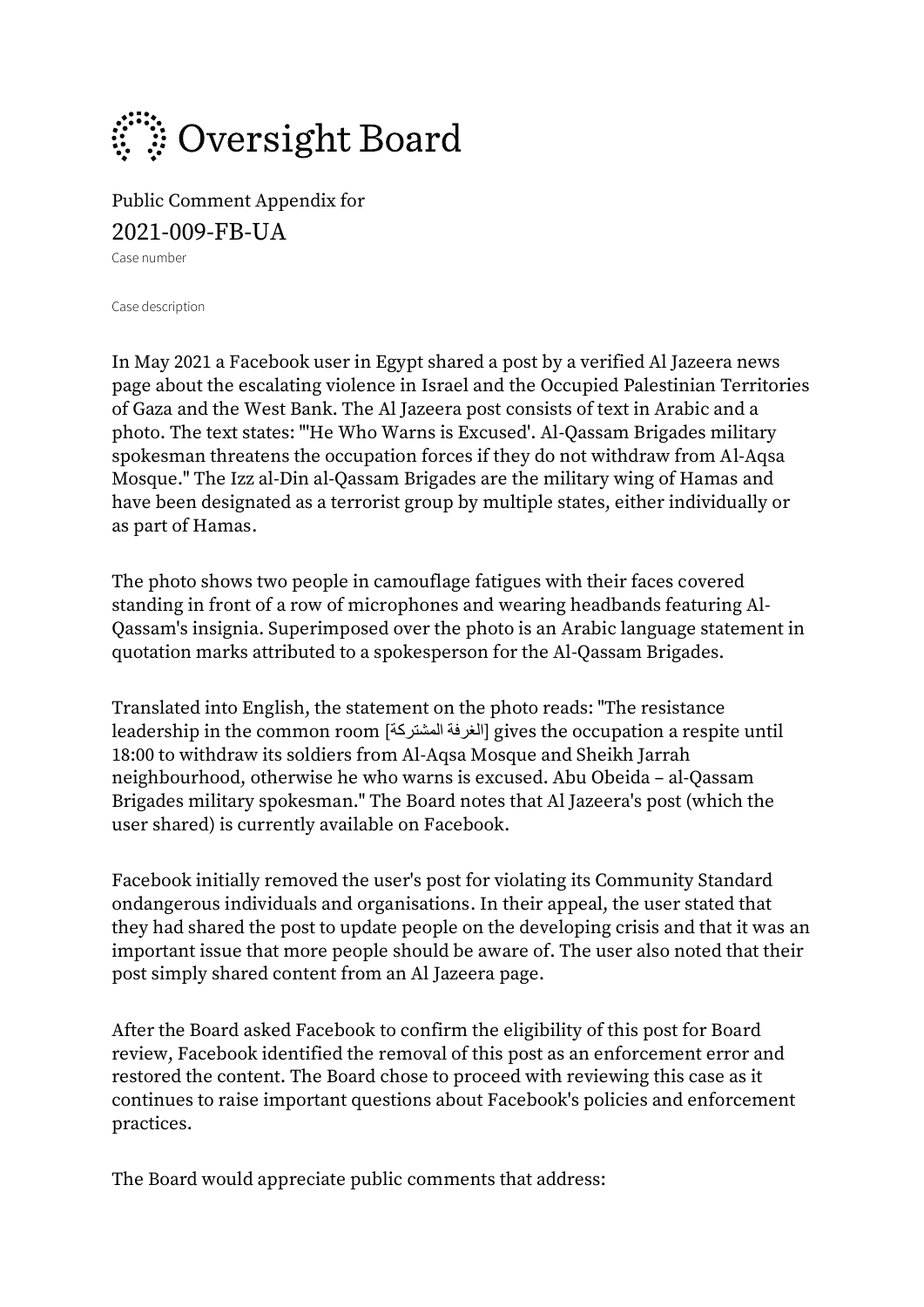- Whether Facebook's decision to remove this content was consistent with its Community Standard on dangerous individuals and organisations, specifically the rule against praising, supporting or representing dangerous individuals and organisations.
- Whether Facebook's decision to remove the post was consistent with the company's stated values and human rights commitments, including on freedom of expression.
- How Facebook should moderate content in contexts where designated individuals or organisations appear in and engage with news reporting, play a significant role in public life or assume responsibilities ordinarily carried out by state actors.
- The state of media freedom in the region and how this relates to the use of Facebook and Instagram to share and discuss current events, and how Facebook's content policies and their enforcement affect the free flow of information.
- How Facebook's policies affect the ability to share information related to the recent escalation of violence in Israel and the Occupied Palestinian Territories.
- Whether Facebook's content policies and their enforcement may have led to the censoring of vulnerable or under-represented voices in the region.

In its decisions, the Board can issue policy recommendations to Facebook. While these are not binding, Facebook must respond to them within 30 days. As such, the Board welcomes public comments proposing recommendations that are relevant to this case.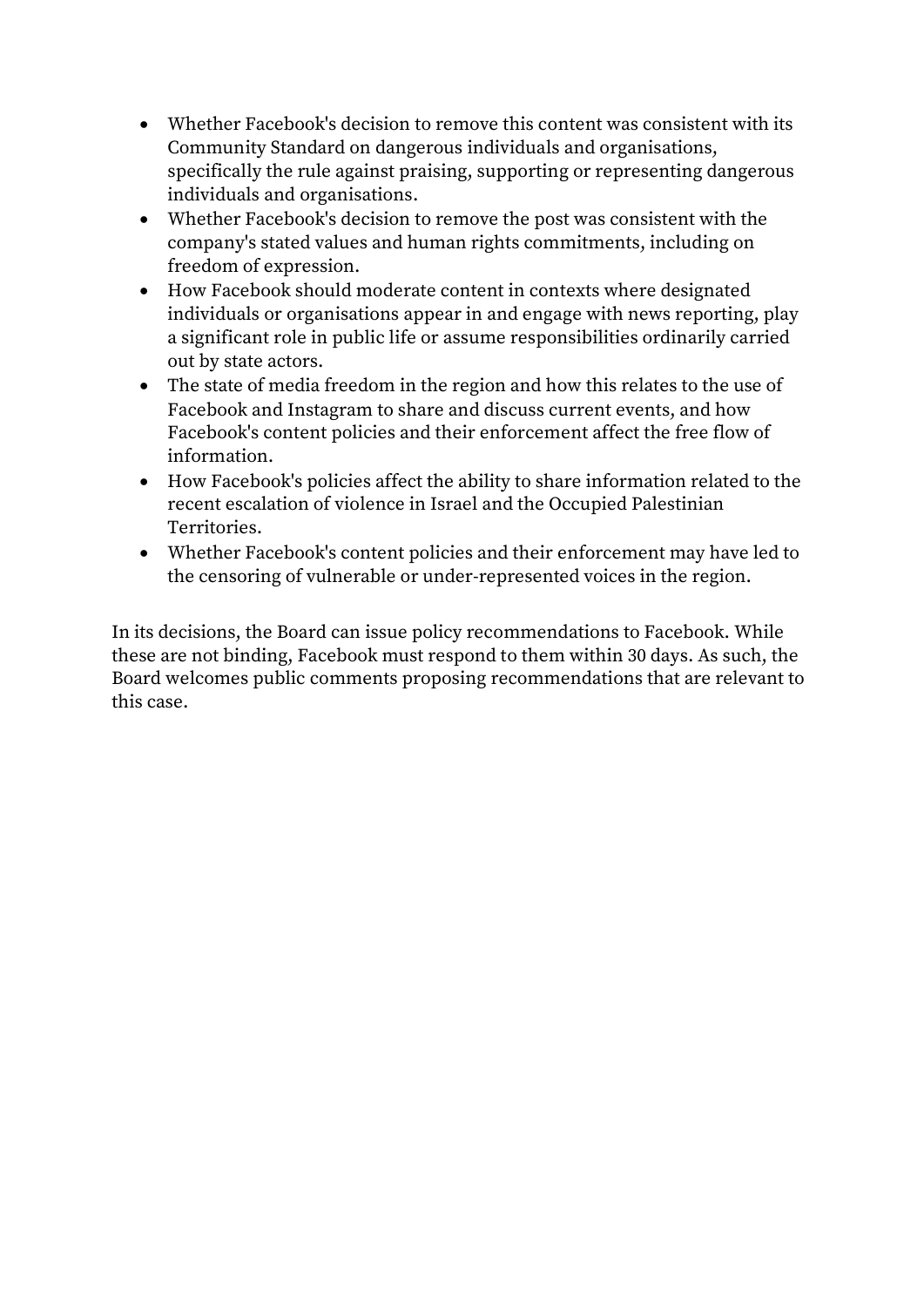

Public Comment Appendix for 2021-009-FB-UA Case number

The Oversight Board is committed to bringing diverse perspectives from third parties into the case review process. To that end, the Oversight Board has established a public comment process.

Public comments respond to case descriptions based on the information provided to the Board by users and Facebook as part of the appeals process. These case descriptions are posted before panels begin deliberation to provide time for public comment. As such, case descriptions reflect neither the Board's assessment of a case, nor the full array of policy issues that a panel might consider to be implicated by each case.

To protect the privacy and security of commenters, comments are only viewed by the Oversight Board and as detailed in the [Operational Privacy Notice.](https://oversightboard.com/sr/obprivacynotice) All commenters included in this appendix gave consent to the Oversight Board to publish their comments. For commenters who did not consent to attribute their comments publicly, names have been redacted. To withdraw your comment, please email [contact@osbadmin.com.](mailto:contact@osbadmin.com?subject=Public%20Comment%20Form)

To reflect the wide range of views on cases, the Oversight Board has included all comments received except those clearly irrelevant, abusive or disrespectful of the human and fundamental rights of any person or group of persons and therefore violating the [Terms for Public Comment.](https://osbcontent.s3-eu-west-1.amazonaws.com/Public+Comment+Terms+OSB.pdf) Inclusion of a comment in this appendix is not an endorsement by the Oversight Board of the views expressed in the comment. The Oversight Board is committed to transparency and this appendix is meant to accurately reflect the input we received.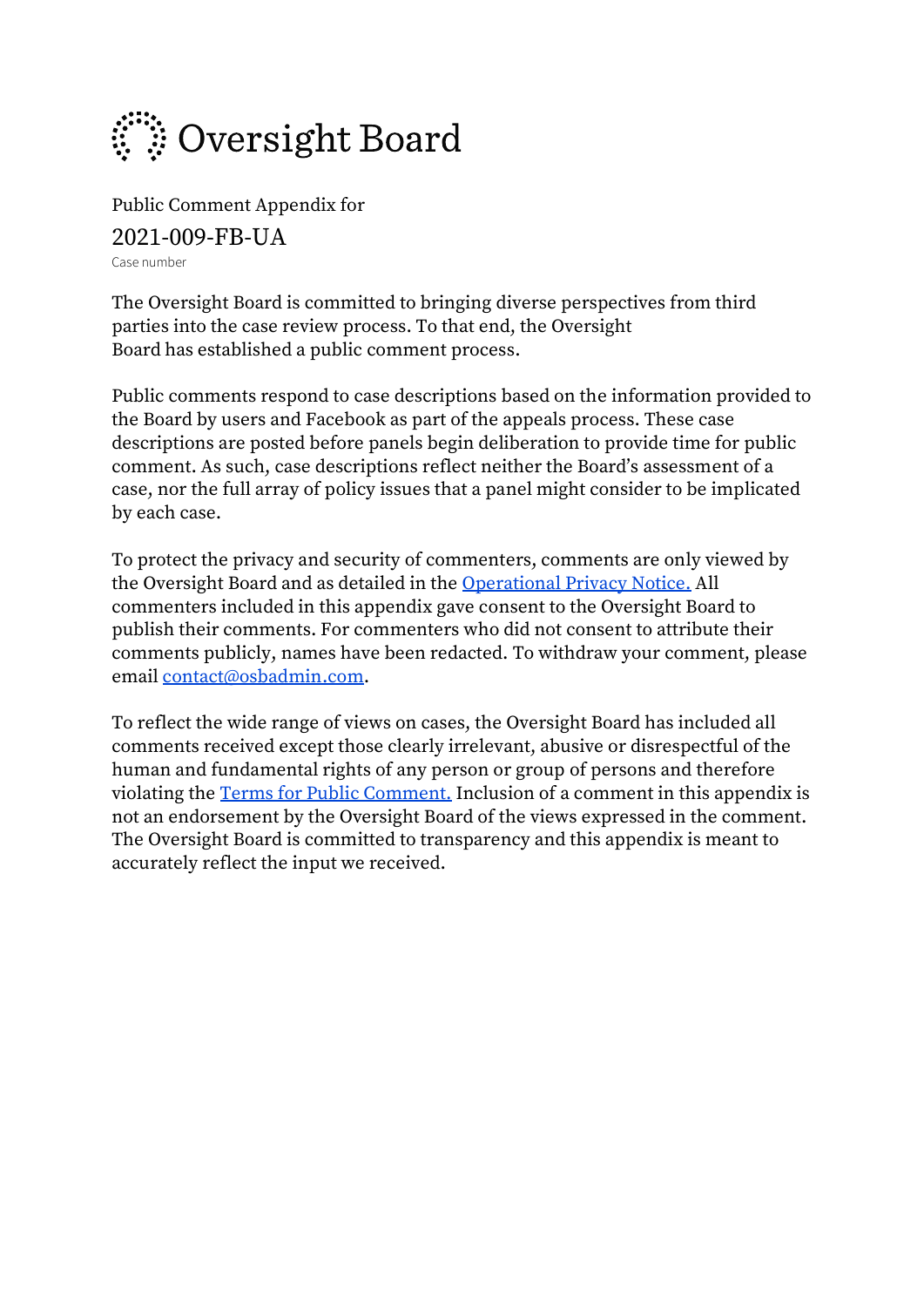

# Public Comment Appendix for

2021-009-FB-UA

Case number

### 26

Number of Comments

### Regional Breakdown

 $0$  0 7 1

Asia Pacific & Oceania Central & South Asia **Europe** Latin America & Caribbean

3 0 15

Middle East and North Africa Sub-Saharan Africa United States & Canada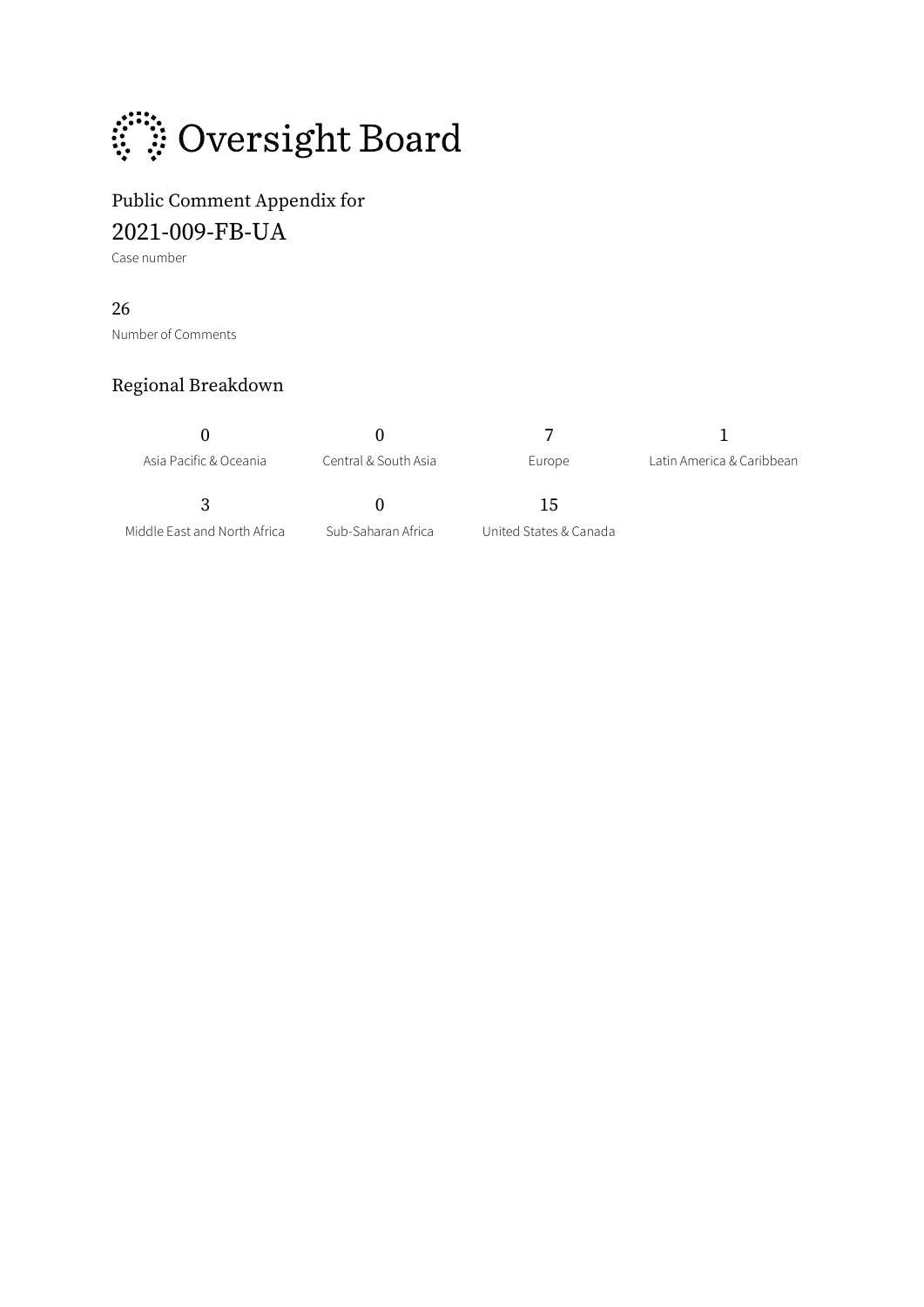# 2021-009-FB-UA PC-10128 United States and Canada

### Dr. Brett Prince English

Commenter's first name Commenter's last name Commenter's preferred language

## Neurobehavioral Rehabilitation Associates Yes

Organization Response on behalf of organization

––––

Short summary provided by the commenter

### Clear and obvious violation.

Full Comment

1. Violation of Dangerous Individuals and Organizations. 2. Clear and present threat of violence, terrorism, and group hatred. 3. Spreading of misinformation intended to harm and threaten a specific targeted group especially Israeli Jews.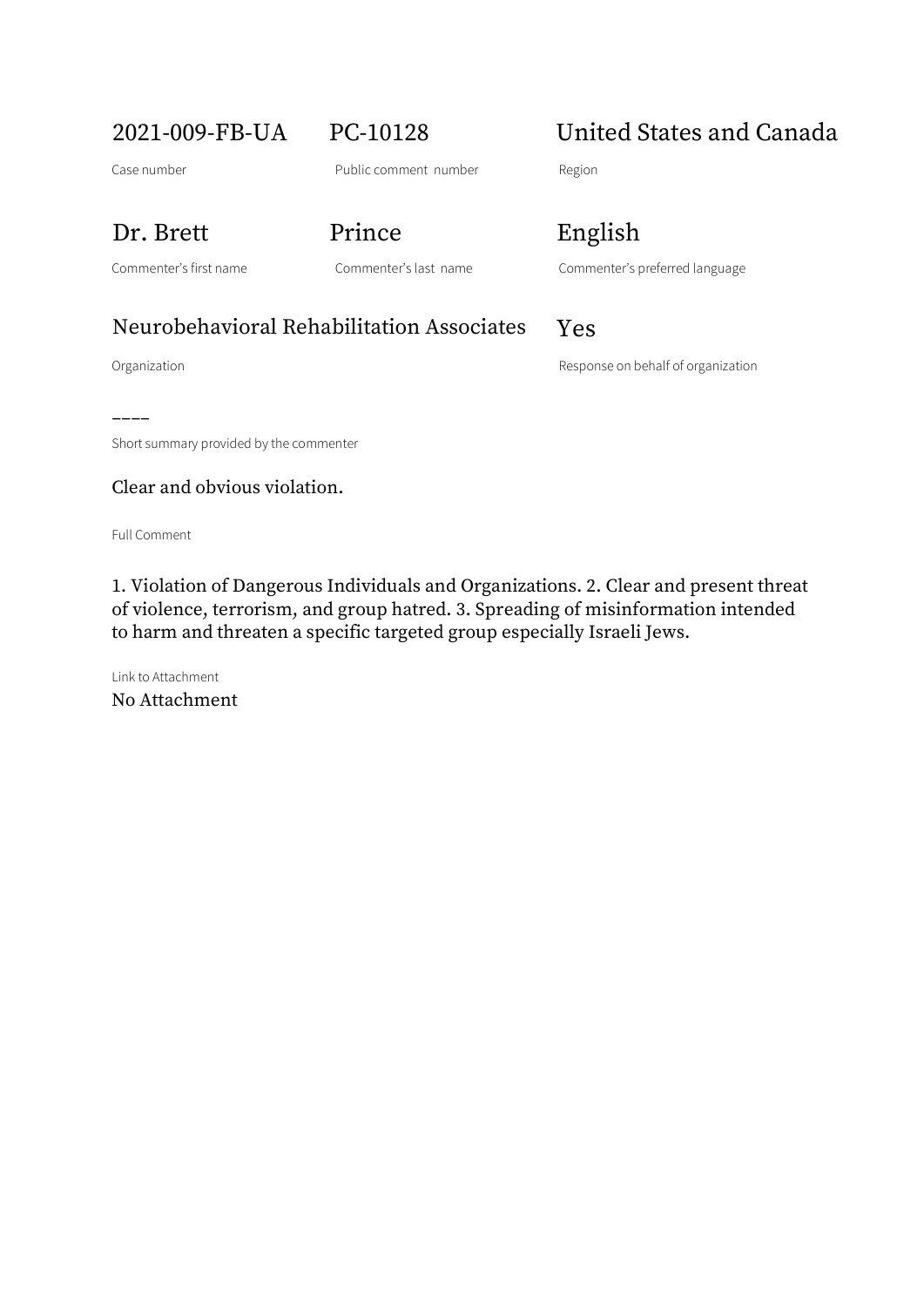2021-009-FB-UA PC-10130 United States and Canada

––––

Commenter's first name Commenter's last name Commenter's preferred language

DID NOT PROVIDE No

Organization Response on behalf of organization

Short summary provided by the commenter

It is my opinion that posts like this that are meant to save lives by warning if terrorist behavior SHOULD always be allowed. If they are verified as true, lives can be saved. FB has a responsibility to do no harm and to do good when it can. It USED like a doctor who sees a patient and find out that they are being beaten at home, he had a responsibility to try and notify the authorities out someone who can help. Don't be afraid to do good. There will always be someone who disagrees with your policies but you should still do the right thing if it may save a life. Remember that human life is the most important thing in the planet because everyone is someone else's loved one.

Full Comment

It is my opinion that posts like this that are meant to save lives by warning if terrorist behavior SHOULD always be allowed. If they are verified as true, lives can be saved. FB has a responsibility to do no harm and to do good when it can. It USED like a doctor who sees a patient and find out that they are being beaten at home, he had a responsibility to try and notify the authorities out someone who can help. Don't be afraid to do good. There will always be someone who disagrees with your policies but you should still do the right thing if it may save a life. Remember that human life is the most important thing in the planet because everyone is someone else's loved one.

Link to Attachment No Attachment

Sandra Yukmam English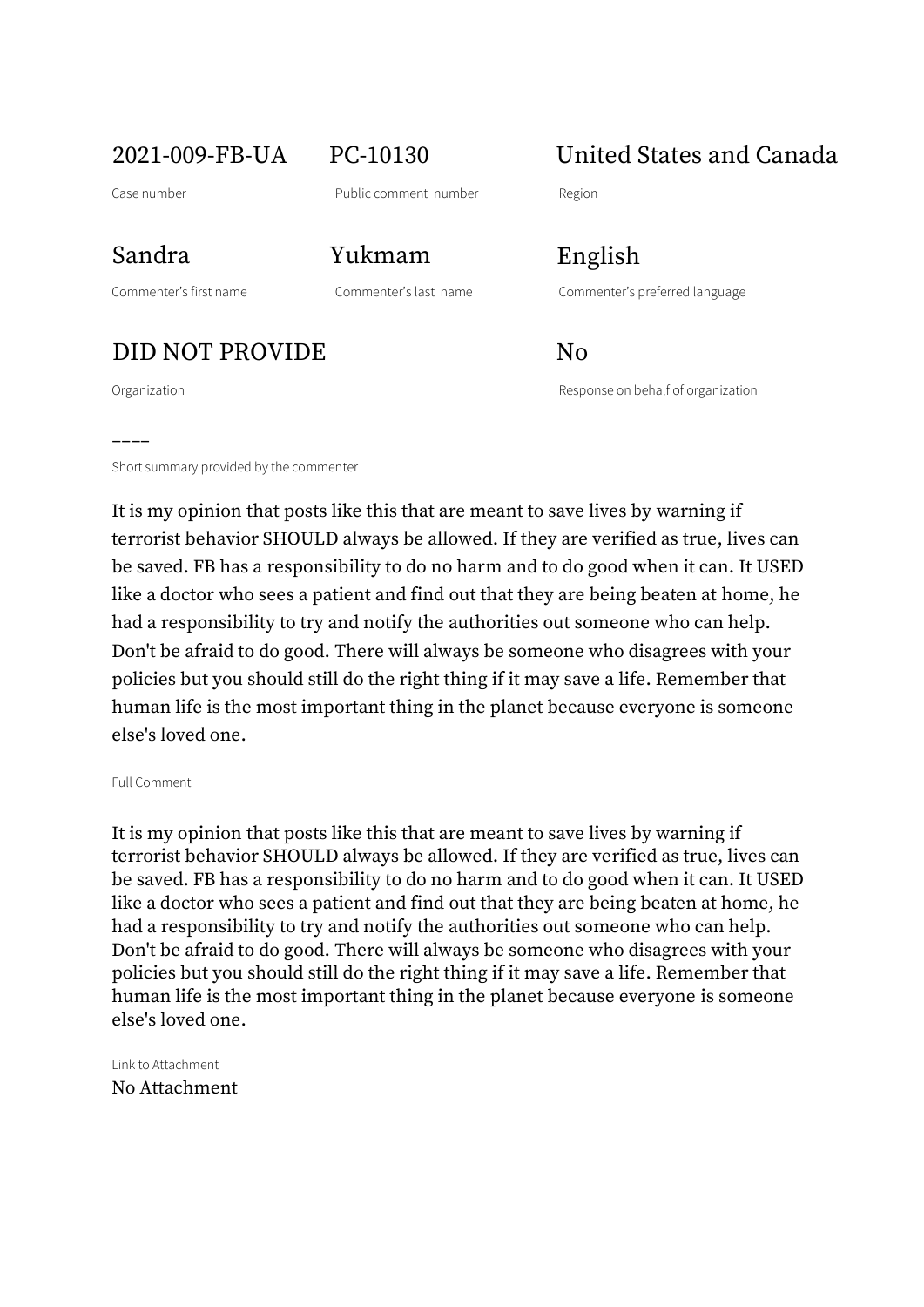Commenter's first name Commenter's last name Commenter's preferred language

Withheld No

––––

Withheld Withheld English

2021-009-FB-UA PC-10131 United States and Canada

Organization Response on behalf of organization

Short summary provided by the commenter

(I am a professor at OU but my views are my own) I think Facebook was right in removing the content. Facebook has an obligation to keep the marketplace of ideas as large as possible but it also has an obligation to keep it well functioning. This post undermines the latter goal on many levels.

Full Comment

Our ideas of free speech are meant to guard against govt and social tyranny. Government can try to limit such freedom through laws or force and the citizens who have the loudest voices by silencing views they don't like through things like ostracizing individuals and corporations. The goal is to kick ideas out of the market place undermining individual and social growth. The more ideas we are exposed to the more we strengthen our own (no dogmatism) or realize we were wrong or partially wrong. We need a robust and well functioning marketplace. But words can harm so we use the harm principle to determine when interference is justified. The harm in question should be defined very narrowly to keep the market place large which is a central element to function well. Bad ideas eventually will leave and natural growth (the best kind of growth) will occur. In addition, the marketplace only works if all voices are heard and we must be careful not to silence vulnerable voices and work to help those voices get larger. Another key element needed for a well functioning marketplace is open minded people willing to engage in reflection and civil discussion. I believe that if the ideas expressed are ones that actually add to the fruitful discussion of a topic that can further understanding, test people's current beliefs, and foster civil fruitful discussion, that we must be very careful employing the harm principle- especially for vulnerable groups whose voices are often dismissed. We must be pretty tolerant of harm. In this case, however, the language is a mere threat and doesn't add to the marketplace. Rather, it undermines it. It undermines discussion. Threats make people defensive and more likely to fight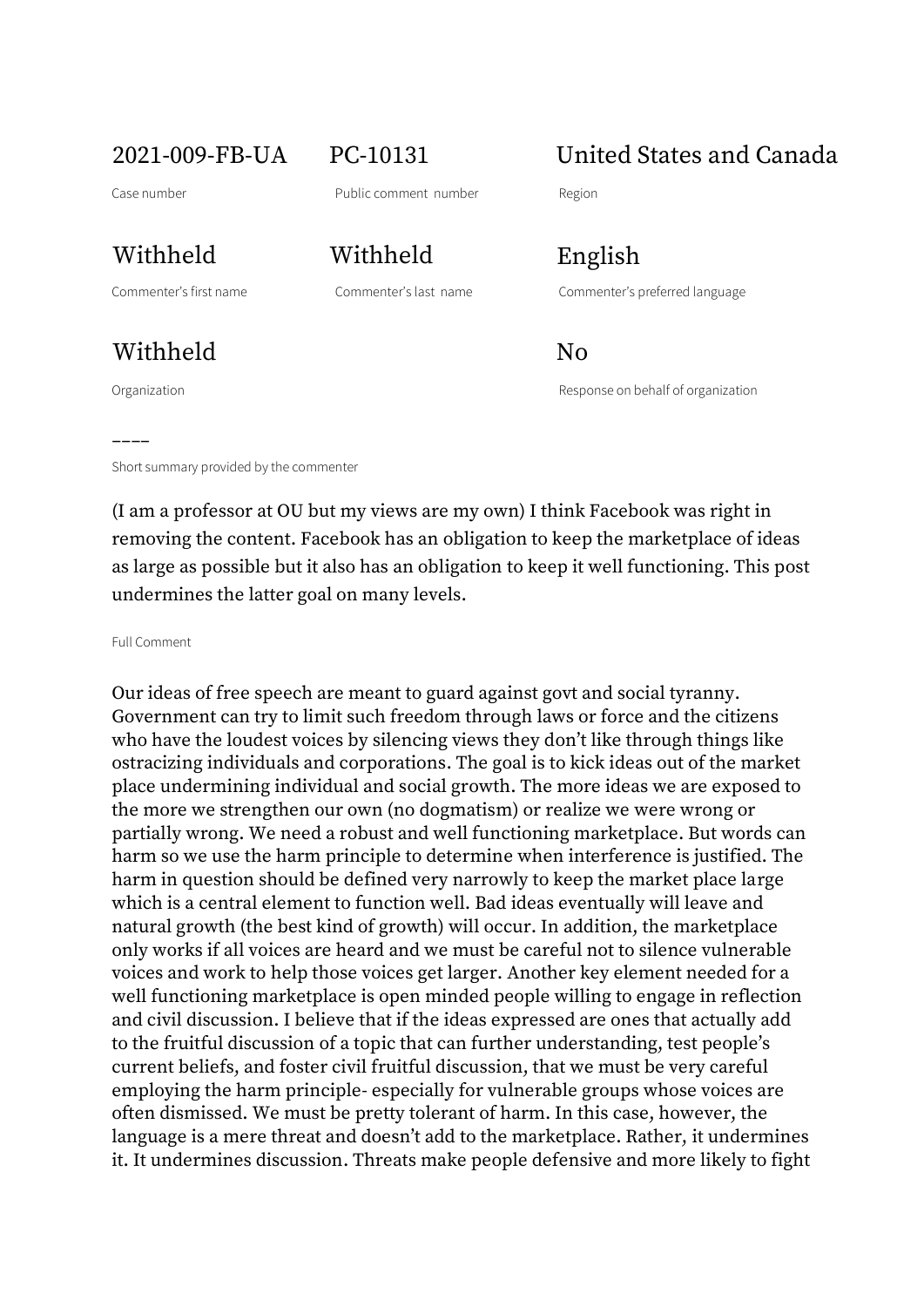and not be open minded. In addition, Hamas is not the same thing as Palestinians. It's not a vulnerable group. It's a terrorist organization. Finally, the fact that it's a sharing of an article from a news source is of no relevance. Facebook has censored articles from legitimate news sources many times. Therefore, Facebook was right to censor this post and should also remove the original post as well. Facebook, I believe, has an obligation to keep the marketplace large, but it also has the obligation to keep it well functioning. Thanks for reading this. Again. I'm a professor but my thoughts are solely my own.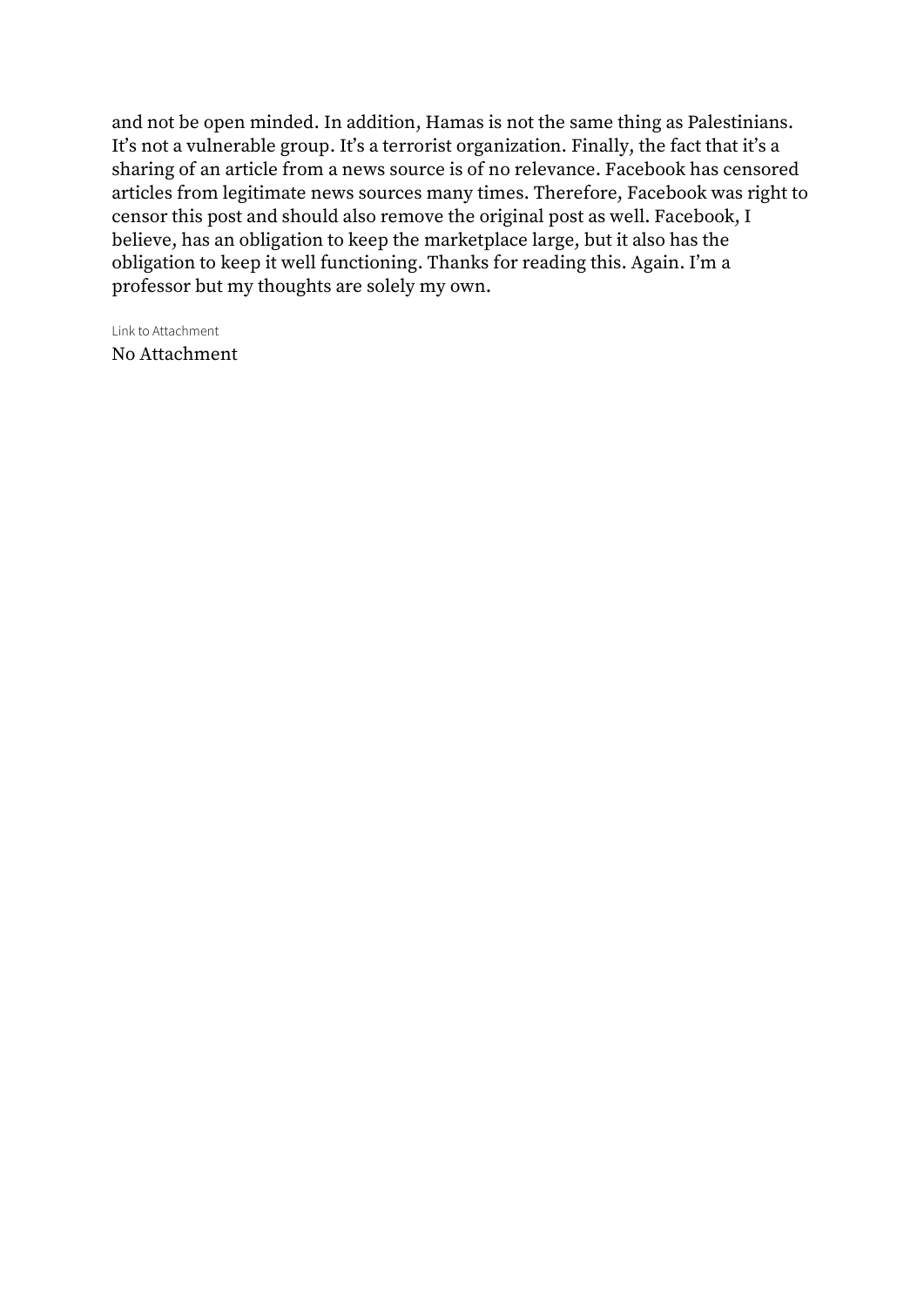Case number **Public comment number** Region

2021-009-FB-UA PC-10133 United States and Canada

John crabtree English

Commenter's first name Commenter's last name Commenter's preferred language

Organization **Community** Construction Response on behalf of organization None No

–––– Short summary provided by the commenter

If trump can be band then facebook is hypocritical if they do not ban this terrost forever. . and. suckerberg should go to jail for infringing and violating peoples rights.

Full Comment

If trump can be band then facebook is hypocritical if they do not ban this terrost forever. . and. suckerberg should go to jail for infringing and violating peoples rights.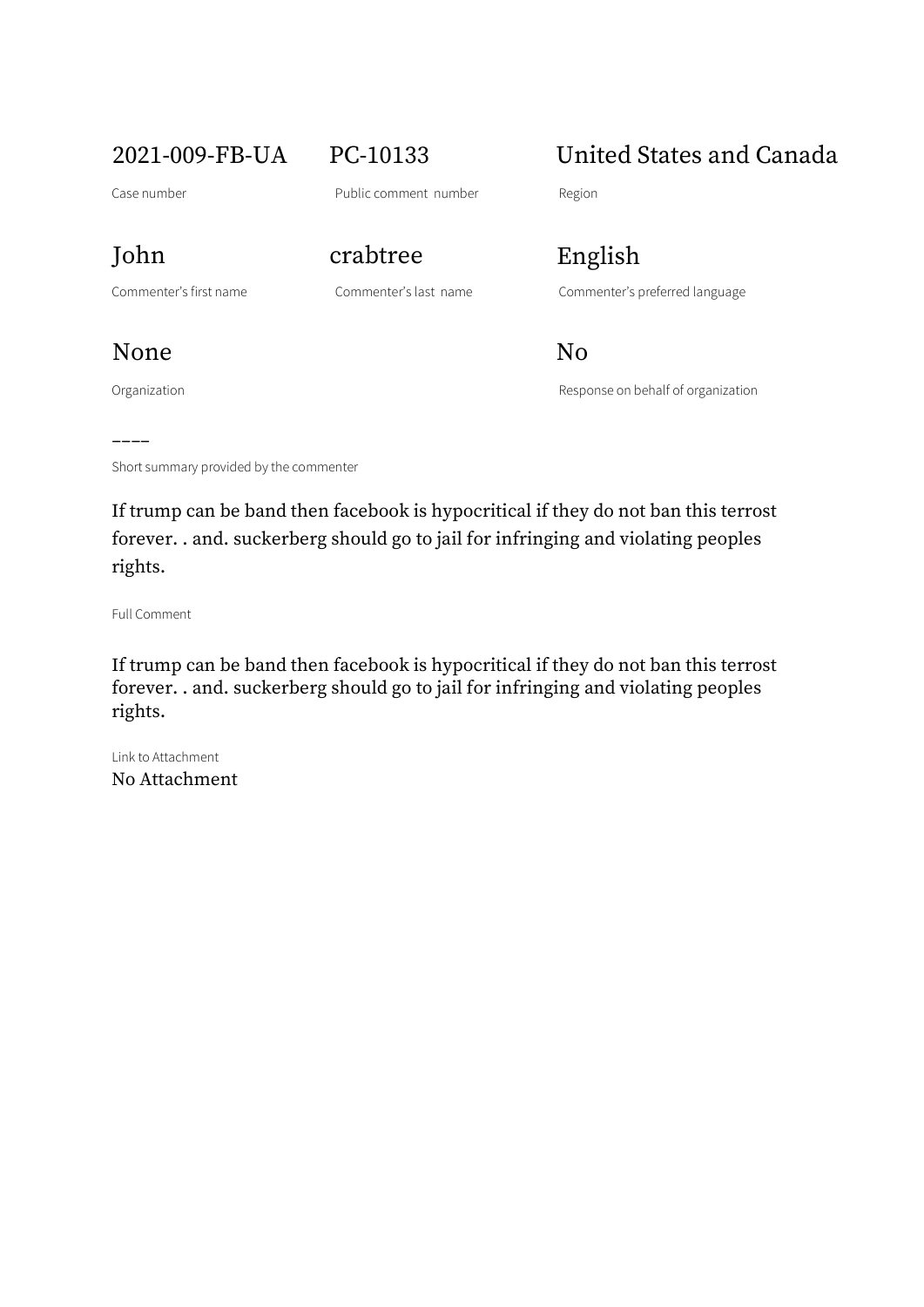# 2021-009-FB-UA PC-10134 United States and Canada

Withheld Withheld English

Withheld No

––––

Commenter's first name Commenter's last name Commenter's preferred language

Organization Response on behalf of organization

Short summary provided by the commenter

Given the increasing violence in the Middle East as well as here in America allowing post of this nature does nothing more then add to the violence.

Full Comment

This post and all other like it do nothing more then escalate the violence. Allowing far right and extremist statements like this do more harm and threaten a fragile peace. Give voice to terrorists and wack jobs in the US government just emboldens them. News agencies and social media by covering such people just feed their narcissistic personalities and the sooner the main stream media and social media realize this these terrorists and narcissists will fade into the background and will I hope in time become irrwlavant.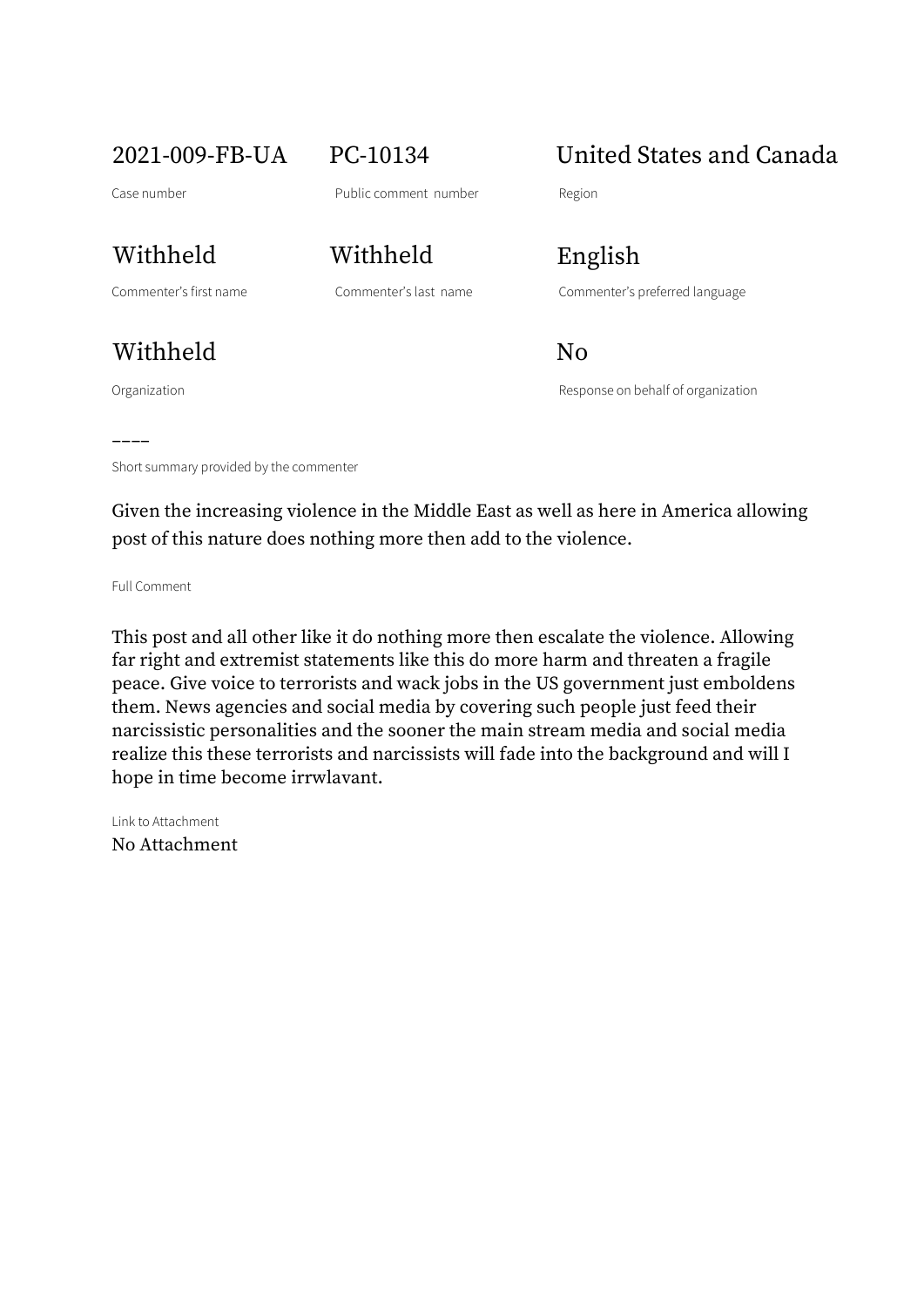## DID NOT PROVIDE No

Commenter's first name Commenter's last name Commenter's preferred language

Organization **Contracts** Construction Response on behalf of organization

### –––– Short summary provided by the commenter

This is the issue with algorithms: they can't discern.

Full Comment

### This is the issue with algorithms: they can't discern.

Link to Attachment No Attachment

Croitiene ganMoryn English

# 2021-009-FB-UA PC-10136 United States and Canada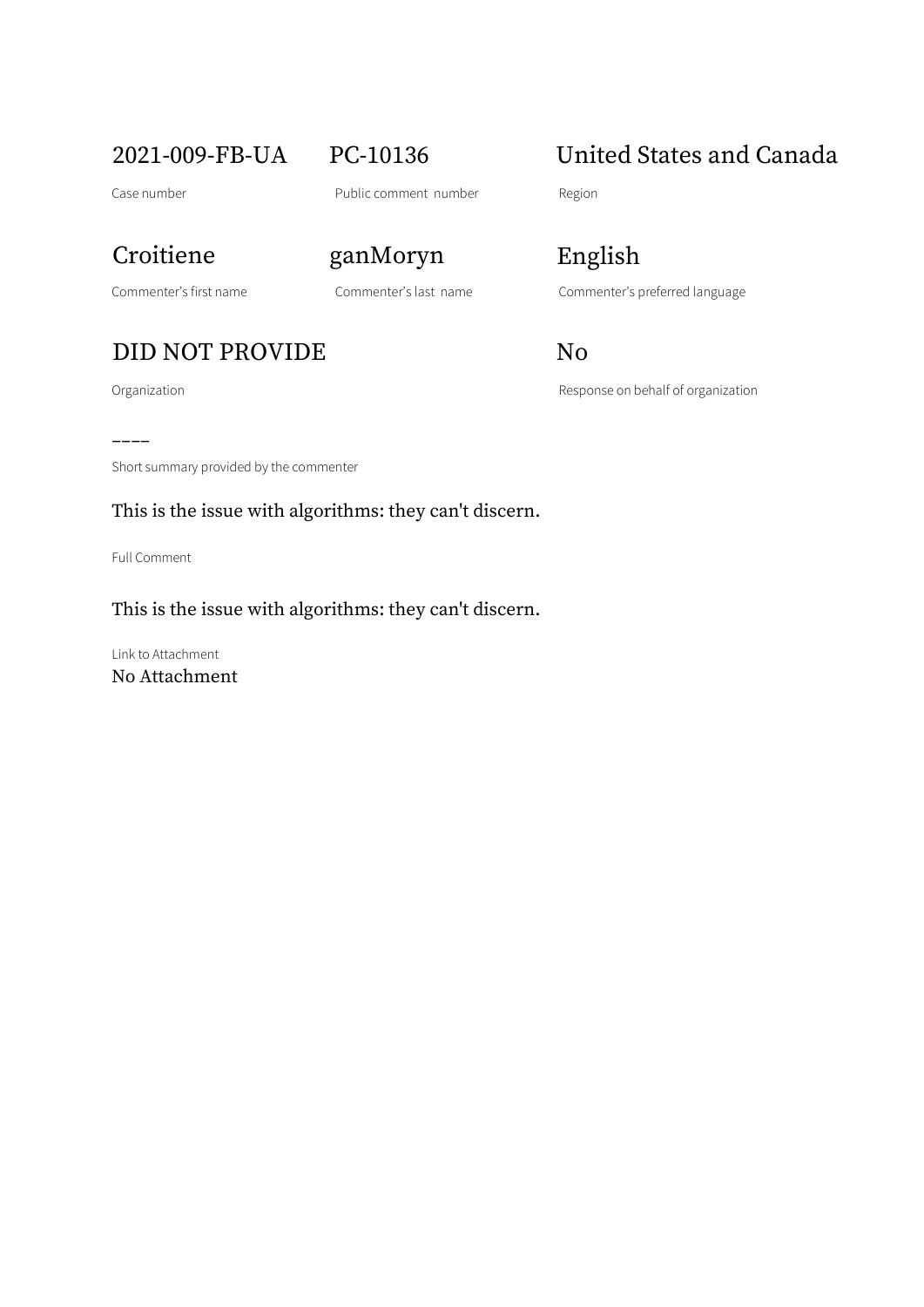# Cedria King English

## DID NOT PROVIDE No

––––

2021-009-FB-UA PC-10139 United States and Canada

Commenter's first name Commenter's last name Commenter's preferred language

Organization Response on behalf of organization

Short summary provided by the commenter

No date given, seems to have been a heads up warning to all involved

Full Comment

Although Al Jazeera was helping Hamas during and before this last conflict with Israel, this seems to be information shared as a warning to all about Hamas' intentions on the mosque area. That's why all who informed were forgiven. In the future I suggest that if Facebook decides to leave the post in place, they could add a warning label or box that this is from a terrorist aligned source and info is from a terrorist source. Observe with caution.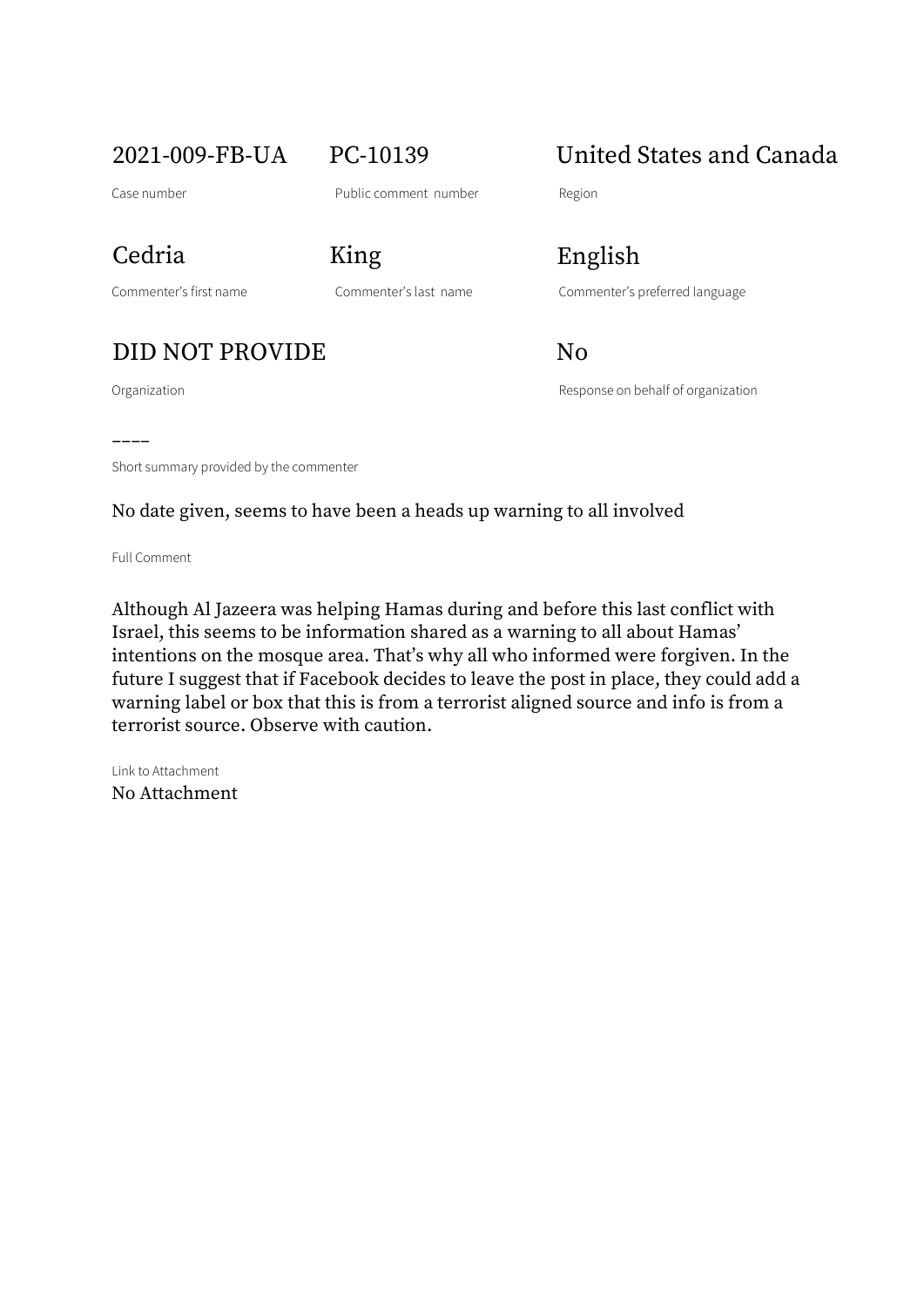2021-009-FB-UA PC-10145 Europe

Case number **Case number** Public comment number Region

## Jenny Hardacre English

## DID NOT PROVIDE No

––––

Commenter's first name Commenter's last name Commenter's preferred language

Organization and Communication Response on behalf of organization

Short summary provided by the commenter

### This is censorship of an oppressed people.

Full Comment

This post was shared from a legitimate source and presents the situation from a Palestinian perspective, which Facebook seems alarmingly eager to silence. Additionally it shows the very underreported fact that Al Qassam gives warnings before launching missiles. This is important information of which the public should be aware. It shows that the brigades are misrepresented by Western media. To remove this post was either negligent or deliberate censorship.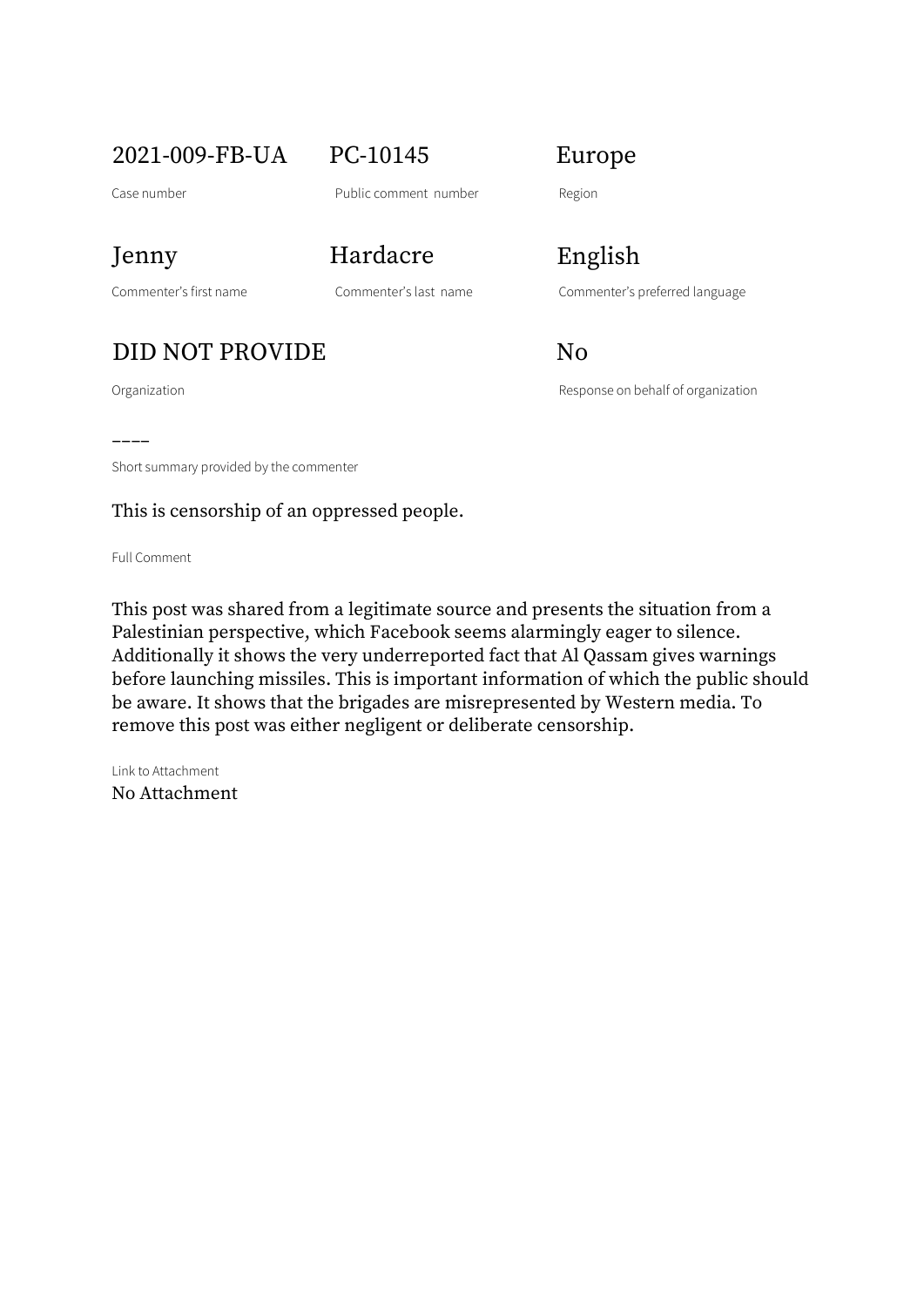2021-009-FB-UA PC-10149 Latin America and Caribbean

––––

Dani Noble English

Commenter's first name Commenter's last name Commenter's preferred language

**Jewish Voice for Peace** Yes

Organization Response on behalf of organization

Short summary provided by the commenter

Jewish Voice for Peace would like to affirm Facebook's original decision to restore the user-in-question's content as the just remedy to the user's appeal. Users must have the right to share news articles and information about the political situation on the ground in Palestine. Removing content from a news article is over-moderation and negatively impacts people's abilities to exercise their right to freedom of expression and the right to access information.

Full Comment

Jewish Voice for Peace (JVP) is a US-based, grassroots organization and registered non-profit inspired by Jewish tradition to work for a just and lasting peace according to principles of human rights, equality, and international law for all the people of Israel and Palestine. JVP also has one of the largest Facebook followings of any US-based Jewish organization. In reference to Oversight Board Case number 2021-009-FB-UA, JVP would like to affirm Facebook's original decision to restore the user-in-question's content as the just remedy to the user's appeal. Users must have the right to share news articles and information about the political situation on the ground in Palestine. Removing content from a news article is over-moderation and negatively impacts people's abilities to exercise their right to freedom of expression and the right to access information. Social media is often one of the only vehicles for Palestinians to share with the world their experiences facing a crippling military occupation, including assaults on civilians, forced displacement and home demotions, a brutal apartheid regime, and other violence and oppression. The freedom to share their stories and experiences is vital for Palestinians to seek international support in holding the Israeli government accountable for its human rights violations against the Palestinian community. JVP relies on the information, documentation and stories from journalists, activists, and legal professionals on the ground in Palestine in its work to end Israeli government violations of Palestinian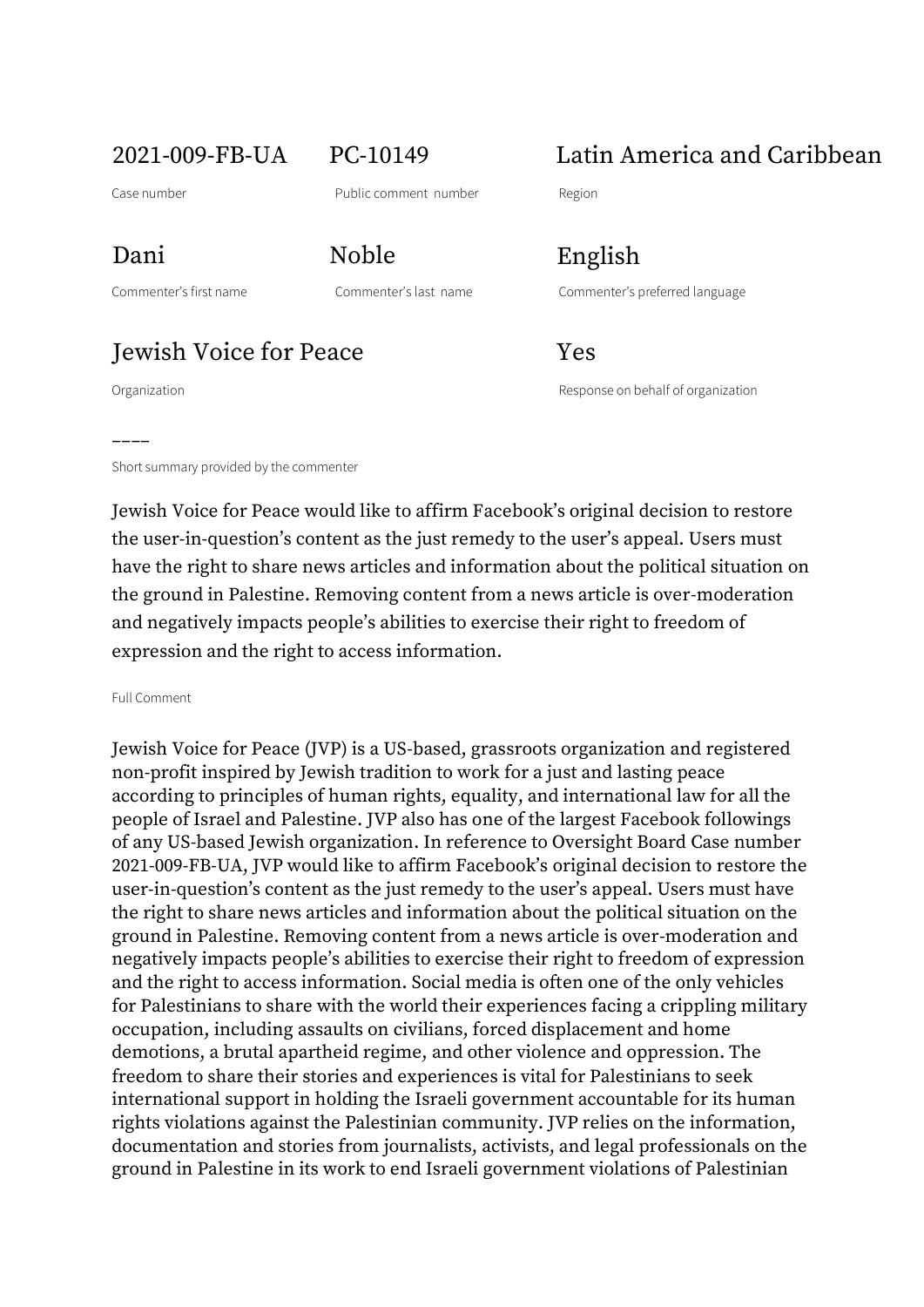human rights. Facebook should protect users' freedom to share information, visual documentation, and opinions regarding events on the ground in Palestine all of which are crucial to holding the Israeli government accountable. Facebook must begin a sincere effort in rebuilding trust with Palestinian user communities and greater movement for Palestinian rights, and the Facebook Oversight Board can help play a key role in ensuring Facebook is a safe space for all. In particular, Jewish Voice for Peace is very concerned about the possibly privileged relationship between Facebook and the Israeli Ministry of Justice's Cyber Unit, and the unacceptable levels of silencing and censoring of Palestinians and Palestinian human rights supporters on the Facebook platform. The FOB has been presented to our communities as an independent, unbiased body – and we hope that its decision will reflect the value it places on all users' freedom of expression.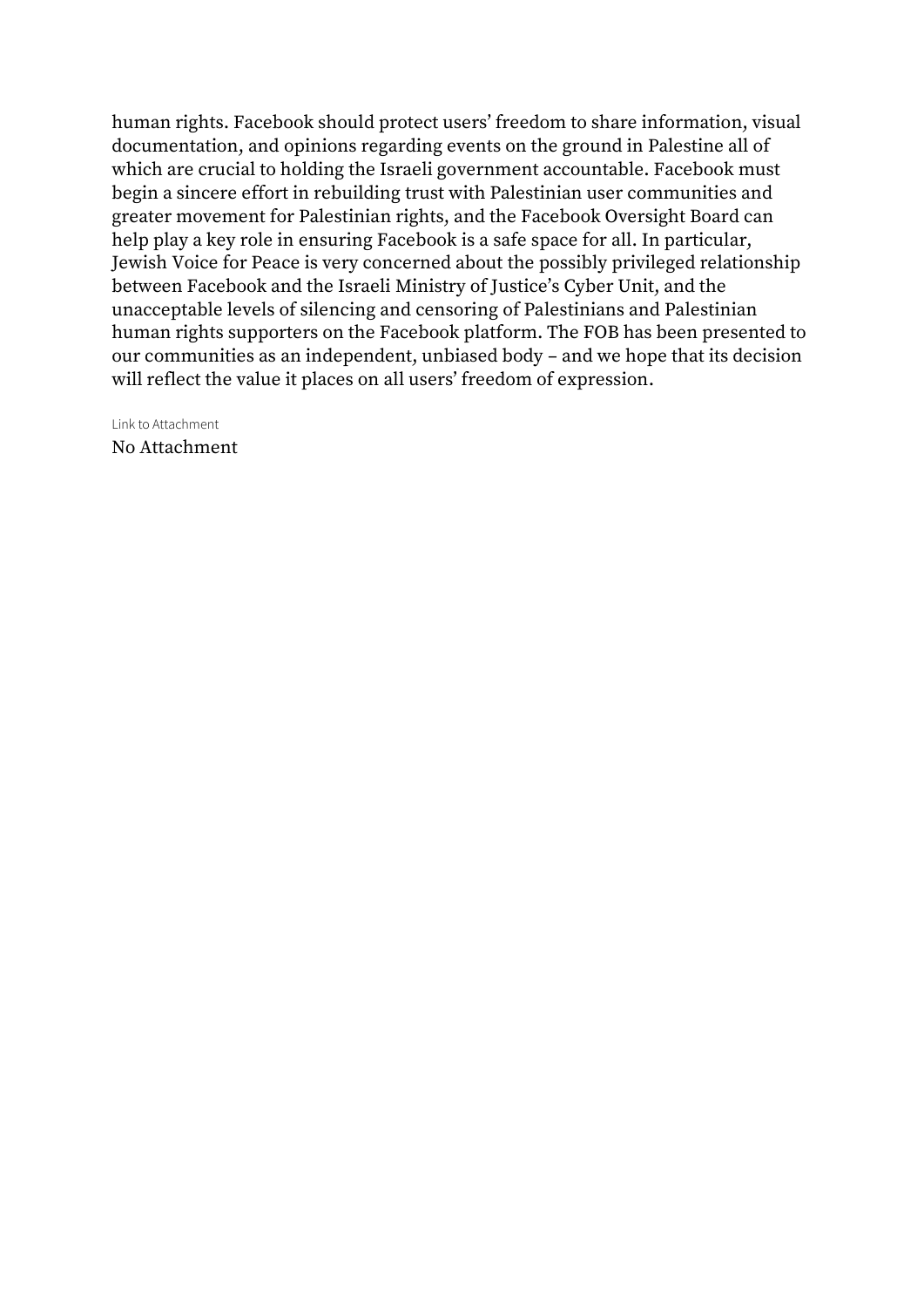2021-009-FB-UA PC-10159 United States and Canada

Case number **Case number** Public comment number Region

Commenter's first name Commenter's last name Commenter's preferred language

Lara Friedman English

## Foundation for Middle East Peace Yes

––––

Organization Response on behalf of organization

Short summary provided by the commenter

I urge the Board to uphold Facebook's decision to restore a user's Palestine-related content. Such a ruling would be an important step toward rebuilding trust that Facebook supports the freedom of expression of all its users, including Palestinians, and supports freedom of access to information related to Palestine – whether in the form of posts sharing first-hand news from the ground, or through the posting of links to articles, video clips, or other sources of information. It would also send a much-needed signal that Facebook will stand firm against efforts to use deplatforming and politicized content moderation policies to bolster the dehumanization and silencing of Palestinians on social media.

Full Comment

I want to thank the Facebook Oversight Board for taking up this case – a case that is emblematic of the far-reaching challenges to Palestine-related political free speech on social media today. It is impossible to overstate the importance of social media to Palestinians everywhere. It is especially important for Palestinians living under Israeli military occupation in the West Bank, East Jerusalem, and Gaza Strip – locales in which traditional media and major human rights organizations sometimes have difficulty operating (e.g.:

https://www.washingtonpost.com/opinions/2021/05/18/israel-gaza-idf-ap-mediaattack-journalism/ & https://www.hrw.org/news/2019/11/25/israel-expels-humanrights-watch-director-today). For many Palestinians, social media is the only means they have to inform the world of their reality living under occupation; to document and share evidence of this reality; and to communicate, from their own perspective and in their own words, their struggle for rights and freedom. In this way, social media is critical to the ability of Palestinians to engage the world. Social media empowers Palestinians to push back against narratives that dehumanize them. It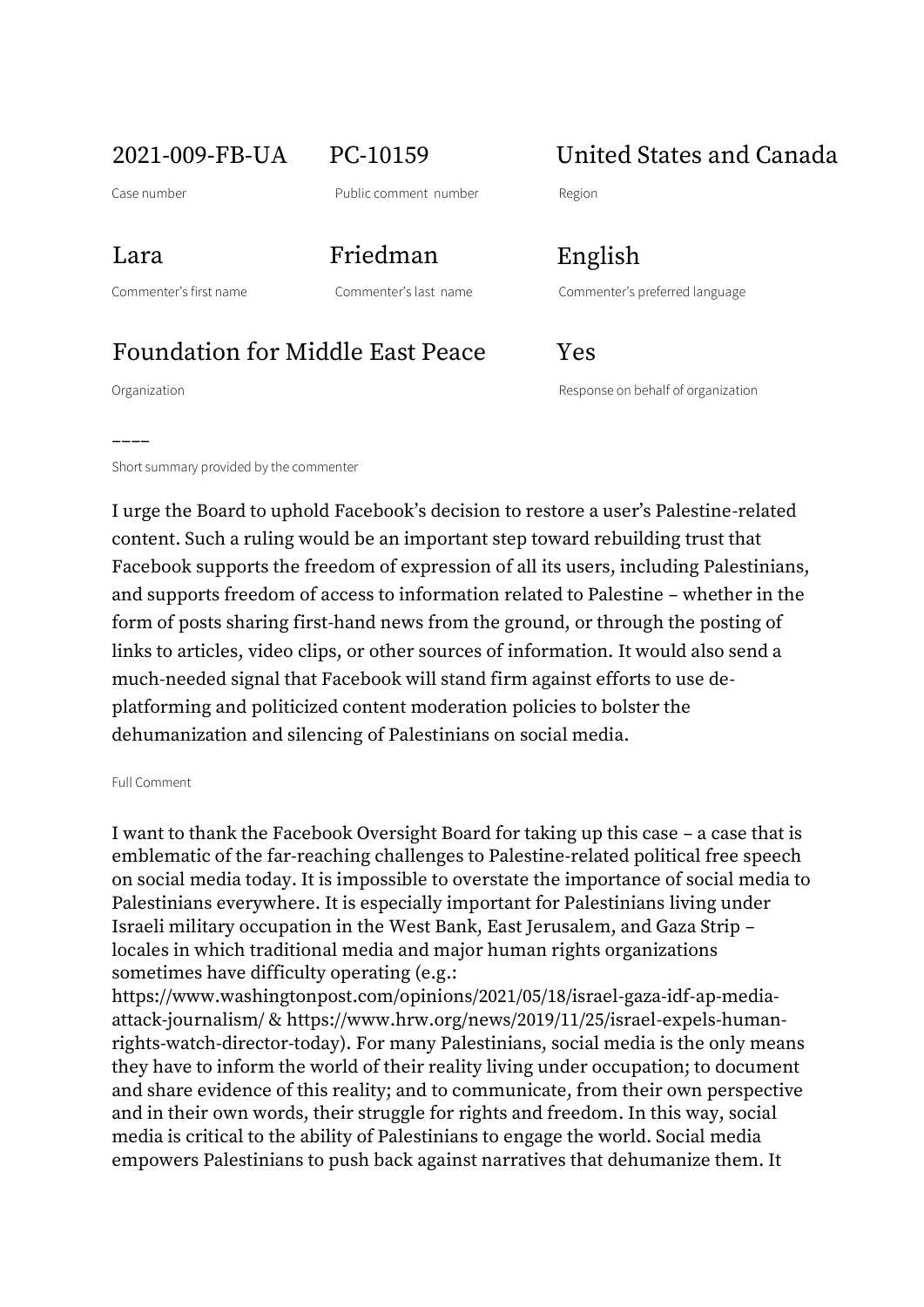offers them a mechanism to challenge/refute narratives that erase their history and deny their present-day lived reality under occupation. And it enables them to nonviolently bring attention to their cause, and to build the kind of international awareness and understanding of the situation on the ground that can translate into meaningful pressure to hold Israel accountable for its treatment of Palestinians, and in so doing can lead to meaningful changes. Palestinians today are mistrustful when it comes to social media. This is understandable, particularly in the wake of the recent violence on the ground in Jerusalem and Gaza, which was accompanied by censoring of Palestine-related content and quashing of Palestinian voices on some social media platforms (in some cases explained, after the fact, as algorithmgenerated errors). In this context, I urge the Board to uphold Facebook's decision to restore a user's Palestine-related content. Such a ruling would be an important step toward rebuilding trust that Facebook supports the freedom of expression of all its users, including Palestinians, and supports freedom of access to information related to Palestine – whether in the form of posts sharing first-hand news from the ground, or through the posting of links to articles, video clips, or other sources of information. Such a ruling by the Board would also send a much-needed signal that Facebook will stand firm against efforts to use de-platforming and politicized content moderation policies to bolster the dehumanization of Palestinians and the silencing of Palestinian voices on social media.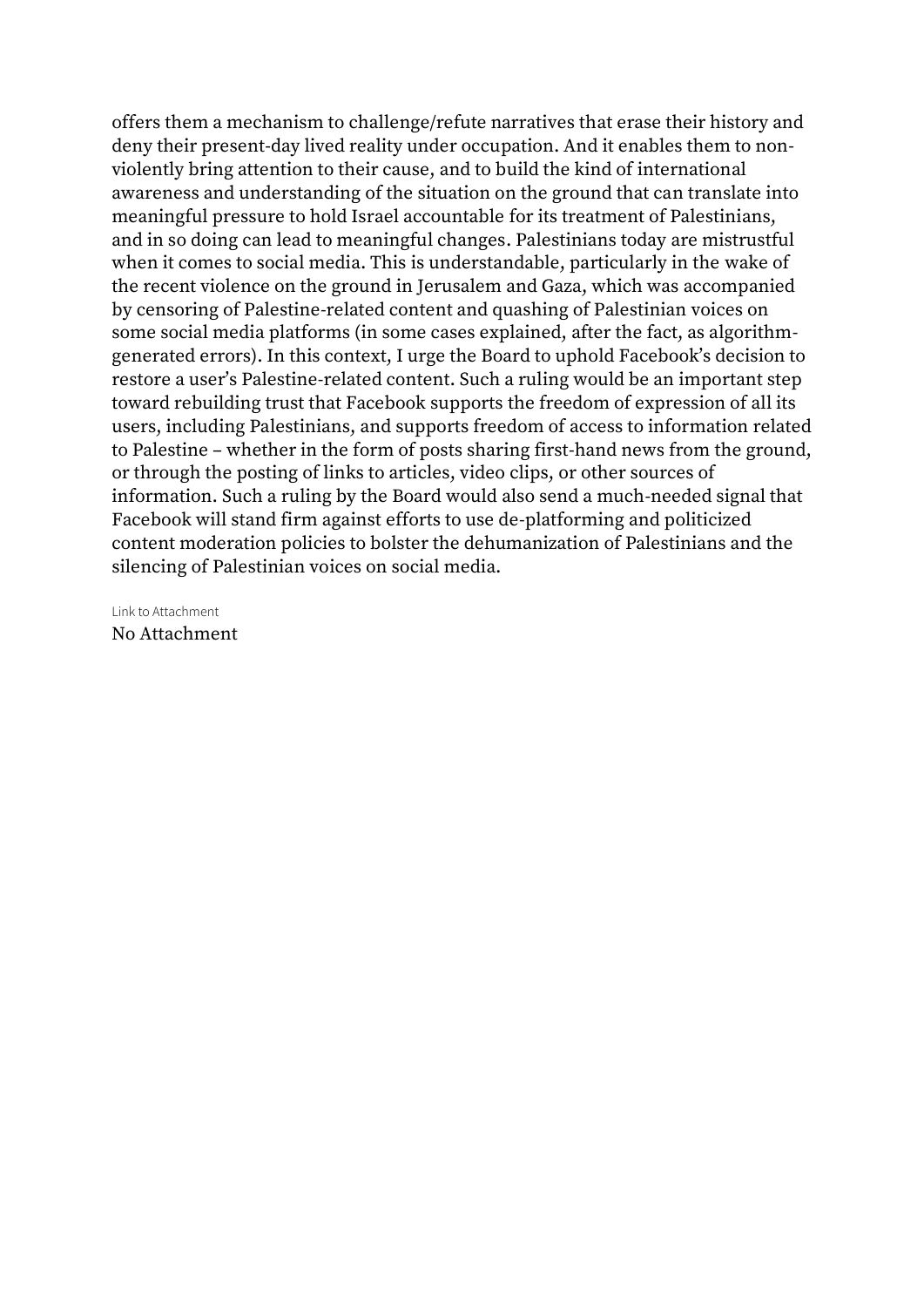2021-009-FB-UA PC-10166 United States and Canada

Case number **Case number** Public comment number Region

Lara Kiswani English

Commenter's first name Commenter's last name Commenter's preferred language

### Arab Resource & Organizing Center (AROC) Yes

––––

Organization Response on behalf of organization

Short summary provided by the commenter

The Facebook Oversight Board should choose to uphold Facebook's decision to restore the user's content-in-question in order to protect users' right to freedom of expression and the right to access information, including sharing news articles and information about events on-the-ground in Palestine.

Full Comment

We hope that the Facebook Oversight Board will take seriously repairing the trust that has recently been eroded with communities of human rights advocates and Palestinians as we challenge apartheid Israel's human rights violations. We are very concerned about the impact of the Israeli Ministry of Justice's Cyber Unit's efforts to silence Palestinians and human rights supporters, and the impact that this unit may be having on Facebook's policies and practices. The FOB has been presented to our communities as an independent, unbiased body and we hope that its decision will reflect the valuing of all users' freedom of expression.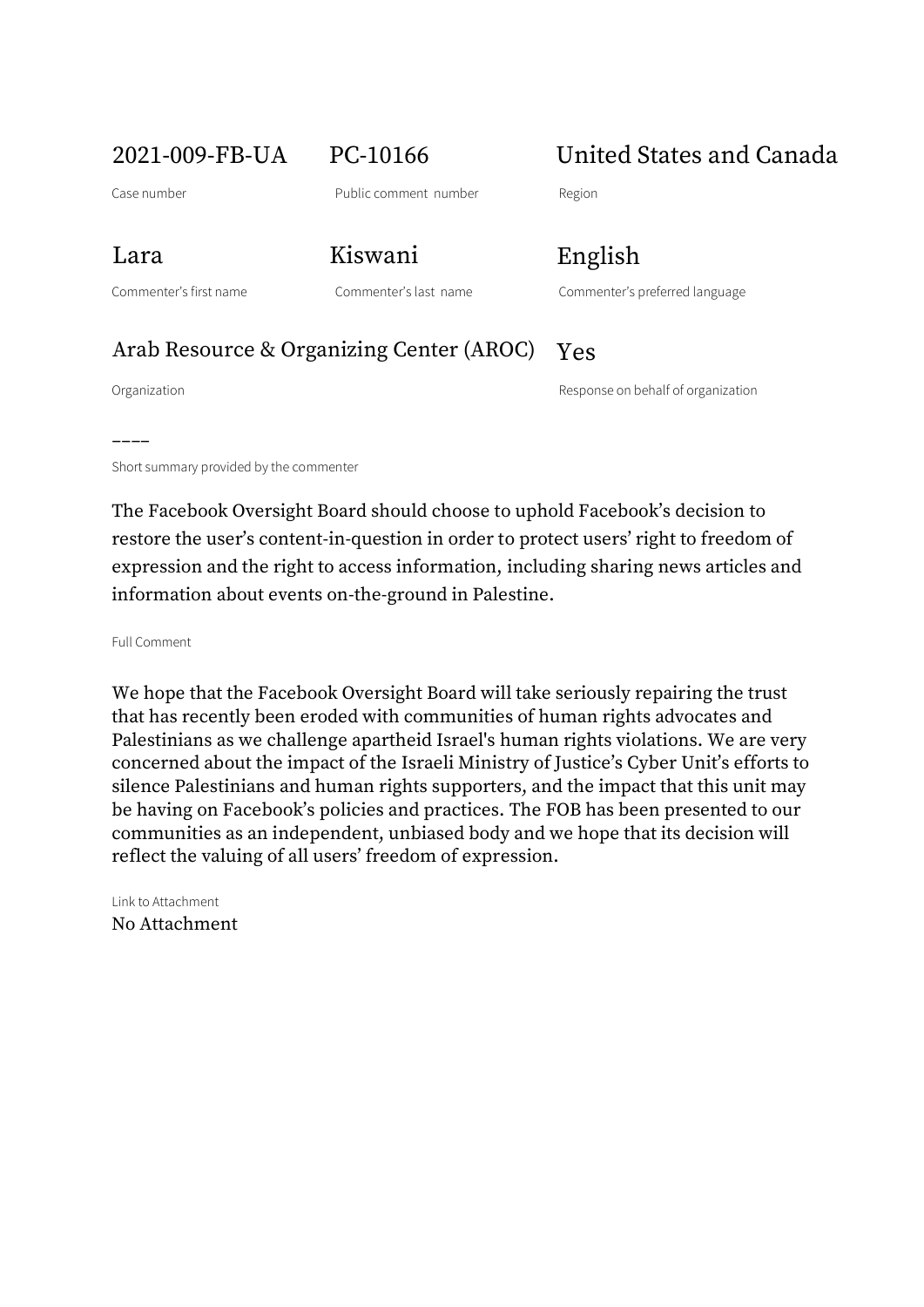2021-009-FB-UA PC-10168 Europe

Case number **Case number** Public comment number Region

## Mnemonic **Yes**

––––

Dia Kayyali English

Commenter's first name Commenter's last name Commenter's preferred language

Organization Response on behalf of organization

Short summary provided by the commenter

In Palestine, Facebook both under invests resources needed to address existing and future human rights impacts of its products, and collaborates opaquely with governments in ways that actively silence vulnerable voices. In addition to making policy recommendations to Facebook on this case, The Board should again direct Facebook to clarify its Dangerous Individuals and Organizations policy to make it clear that discussion about important political matters that is not incitement to violence does not fall under the policy. Furthermore, the Board should require Facebook to indicate where it is using automation in content moderation, as well as conduct a complete and thorough audit of its content moderation policies and enforcement in Palestine.

### Full Comment

This case makes it clear yet again that the cost of doing business where human rights are being repressed must include investing more resources into upholding human rights. In Palestine, Facebook both under invests resources needed to address existing and future human rights impacts of its products, and collaborates opaquely with governments in ways that actively silence vulnerable voices. In addition to making policy recommendations to Facebook on this case, we urge the Board to try something new: recommend Facebook and Instagram undertake a full, independent, public audit of content moderation policies and enforcement with respect to Palestine. First, the Board appropriately asks about the state of media freedom in Palestine and beyond- there is little media freedom in the whole region. Both Israeli and Palestinian governments suppress vulnerable voices, including activists and independent media. Israel surveils and detains activists, and pushes social media platforms to take down content through its "Cyber Unit." Despite repeated requests by civil society, Facebook has refused to provide transparency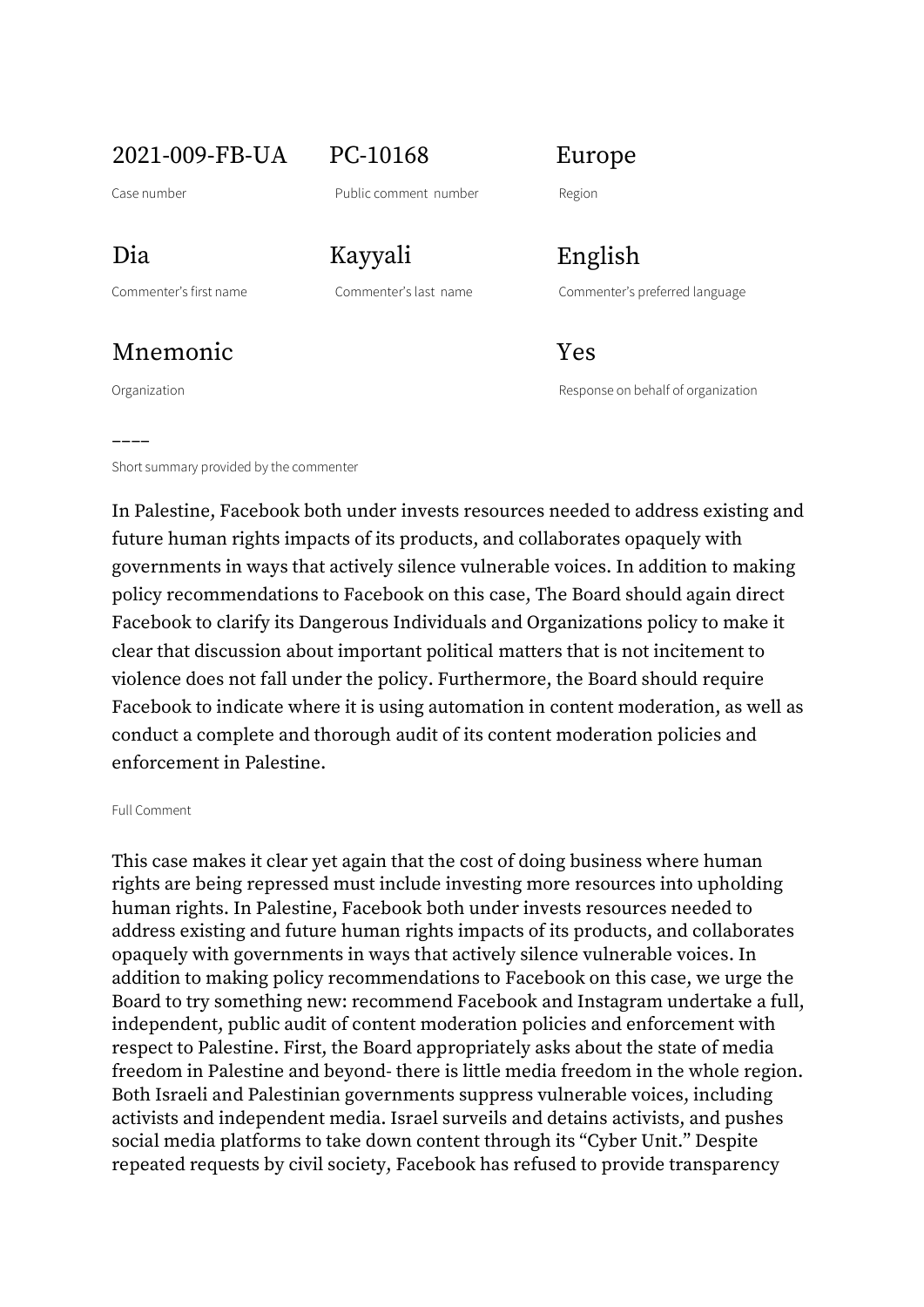about this relationship. The Israeli Supreme Court just rejected a legal challenge to the Unit -- but also required the Unit to start documenting referrals for transparency and recommended that the Israeli legislature ensure oversight of the Unit through legislation. At the same time, authorities in Gaza and the West Bank repress dissent. The Palestinian Authority just arressted multiple activists, and an activist critical of the Authority died in custody last month. Despite these challenges people continue to use these platforms to share their stories with the world, have open discussions about political affairs, and create open source archives of human rights related content. Social media offers one of the few avenues for them to do so, and when live streaming can even provide protection from police and military violence. Second, it's clear that this removal was inconsistent with both Facebook's policies and its oftstated values, including a commitment to free expression. With regards to referencing designated groups for the purpose of "report[ing] on, condemn[ing], or neutrally discuss[ing] them or their activities, the Dangerous Orgs policy has just been updated in response to this Board's policy recommendations to state that it is"designed to allow room for these types of discussions, but we require people to clearly indicate their intent." The post in this case was branded by a news organization. It was clearly allowed under the policy. Unfortunately, this is one instance amongst many in Palestine in which Facebook improperly removed or limited important political content and accounts. What's more, a brief perusal of current content in Hebrew brings up myriad posts that repeat the warning from the "Izz al-Din al-Qassam Brigades" and contain similar imagery. Unlike Al Jazeera's post, which came from a verified page, these posts lack a clear indication that they are coming from news agencies. The difference? They're in Hebrew. This removal was consistent with Facebook's abysmal content moderation record in the entire Arabic-speaking world, but particularly in Palestine. In this context, the claim that it was an "enforcement error" is disingenuous, to say the least. Facebook has claimed too many times that removals of important speech in Palestine were an enforcement error. For example, Instagram supposedly removed posts about Al Aqsa mosque because the name of the holy site is "unfortunately included in the names of several restricted organizations." Facebook has been claiming that removals of important content in Palestine were mistakes since at least 2016, when it disabled accounts of several Palestinian journalists. Facebook is either completely broken in the way it works in Palestine, in which case it needs to invest more resources, or Facebook is covering up biased handling of content moderation by claiming mistakes. Either way, Facebook needs to address the patently obvious issue: enforcement in Palestine is silencing vulnerable voices and that is especially harmful to human rights because of the context of poor media freedom and ongoing human rights violations by state and non-state actors. Finally, regarding contexts where designated individuals or orgs play a significant role in public life; current discussions around content moderation taking place in the multistakeholder forums of the Global Internet Forum to Counter Terrorism and the Christchurch Call are considering the issue of terrorist and violent extremist designations and the role those designations play in automated content moderation. These forums are also considering the impact of increased removal of "terrorist and violent extremist content" on human rights broadly, and on documentation of human rights abuses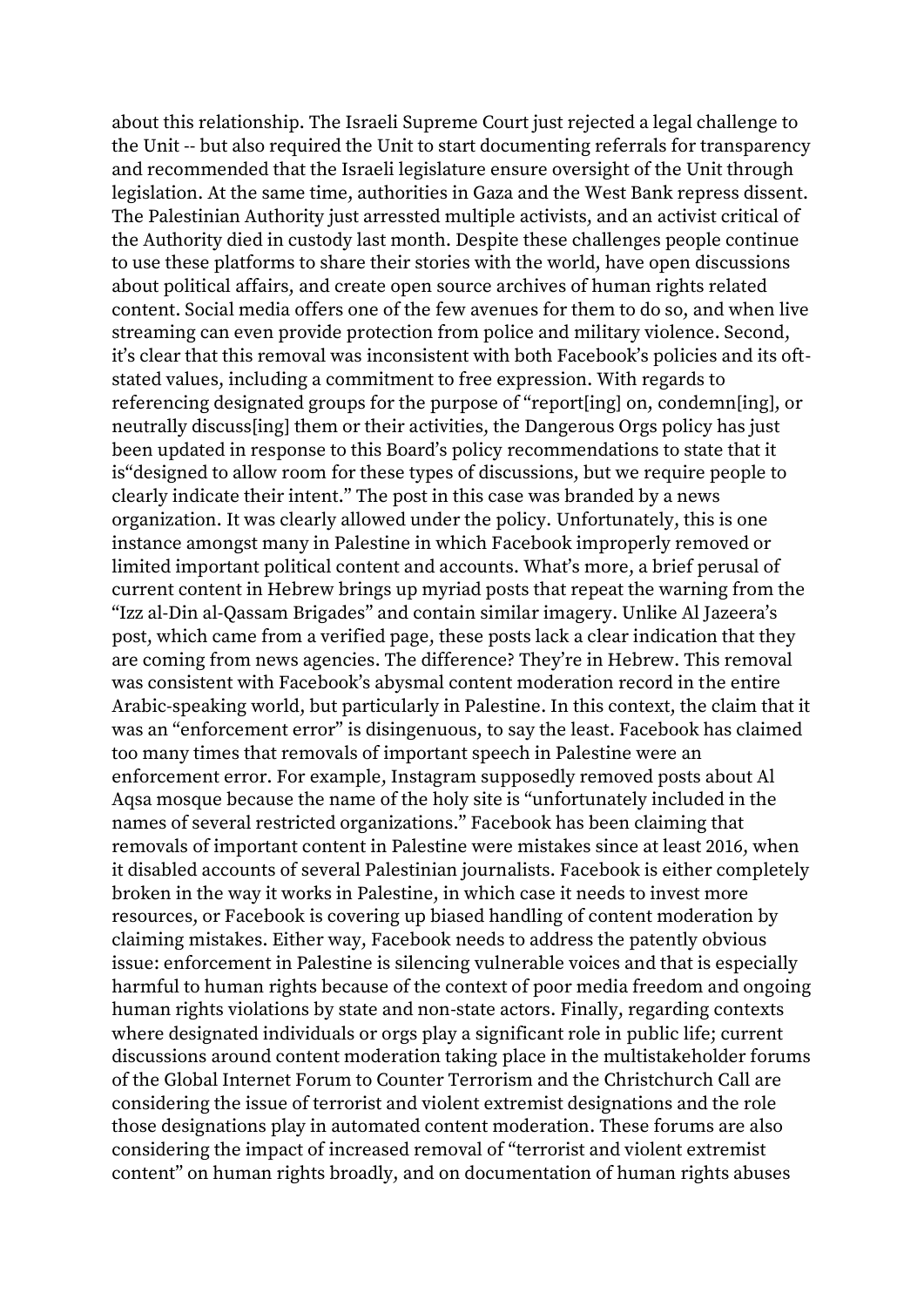specifically. In line with the human rights concerns being raised in these discussions, Facebook needs to undertake a more public and thorough audit of its Dangerous Individuals and Organizations policy. Furthermore, in line with the Oversight Board's growing body of work in this area, including the Board's decisions in cases 2021-006-IG-UA, 2021-003-FB-UA and 2020-005-FB-UA, Facebook must consider context when taking down content that references an individual or organization on Facebook's internal lists, or on external lists, rather than automatically moderating that content. The Board should again direct Facebook to clarify its Dangerous Individuals and Organizations policy to make it clear that discussion about important political matters that is not incitement to violence does not fall under the policy. Furthermore, the Board should require Facebook to indicate where it is using automation in content moderation, as well as conduct a complete and thorough audit of its content moderation policies and enforcement in Palestine.

Link to Attachment [PC-10168](https://osbcontent.s3.eu-west-1.amazonaws.com/PC-10168.pdf)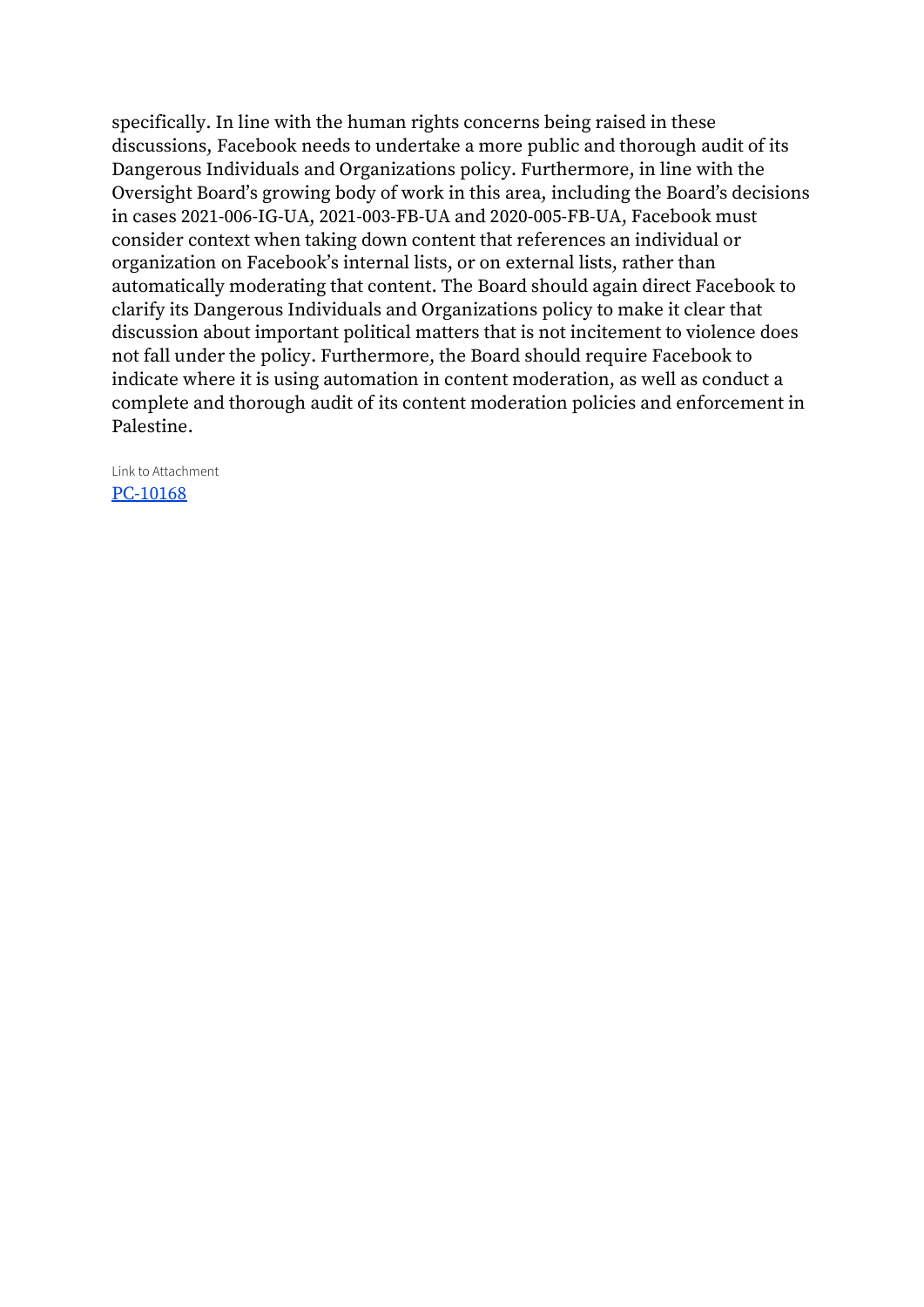Nadim Nashif English

## 7amleh - The Arab Center for the Advancement of Social Media 7 Pes

––––

2021-009-FB-UA PC-10169 Middle East and North Africa

Commenter's first name Commenter's last name Commenter's preferred language

Organization Response on behalf of organization

Short summary provided by the commenter

7amleh - The Arab Center for the Advancement of Social Media would like to affirm Facebook's original decision to restore the user in question's content as the just remedy to the user's appeal as this protects user's right to freedom of expression and their right to access information, which is essential for discussing important social, economic and political issues and to make decisions and assess the risks related to violence on the ground that can impact the safety and lives of Palestinians.

Full Comment

7amleh - The Arab Center for the Advancement of Social Media (7amleh) is a Palestinian organization and non-profit working to protect the digital rights of Palestinians. In reference to Oversight Board Case number 2021-009-FB-UA, 7amleh would like to affirm Facebook's original decision to restore the user in question's content as the just remedy to the user's appeal as this protects user's right to freedom of expression and their right to access information. Palestinians rely on social media to both learn from and share with their family, friends and the world the reality of their lives living under Israeli occupation and as second-class citizens in Israel. Facebook is also used to discuss important social, economic and political issues and to make decisions and assess the risks related to violence on the ground that can impact the safety and lives of Palestinians. This includes sharing news articles from media outlets and journalists who are covering political developments, including statements made by political leaders, such as in the case under review, so that these leaders can be held accountable. As was apparent in May, during the increased Israeli attacks on Palestinians in the Gaza Strip and efforts to forcibly displace Palestinians from their homes in East Jerusalem, Facebook is an incredibly important place for sharing news and information about events happening on the ground. Unfortunately, during this period, Facebook's response to increased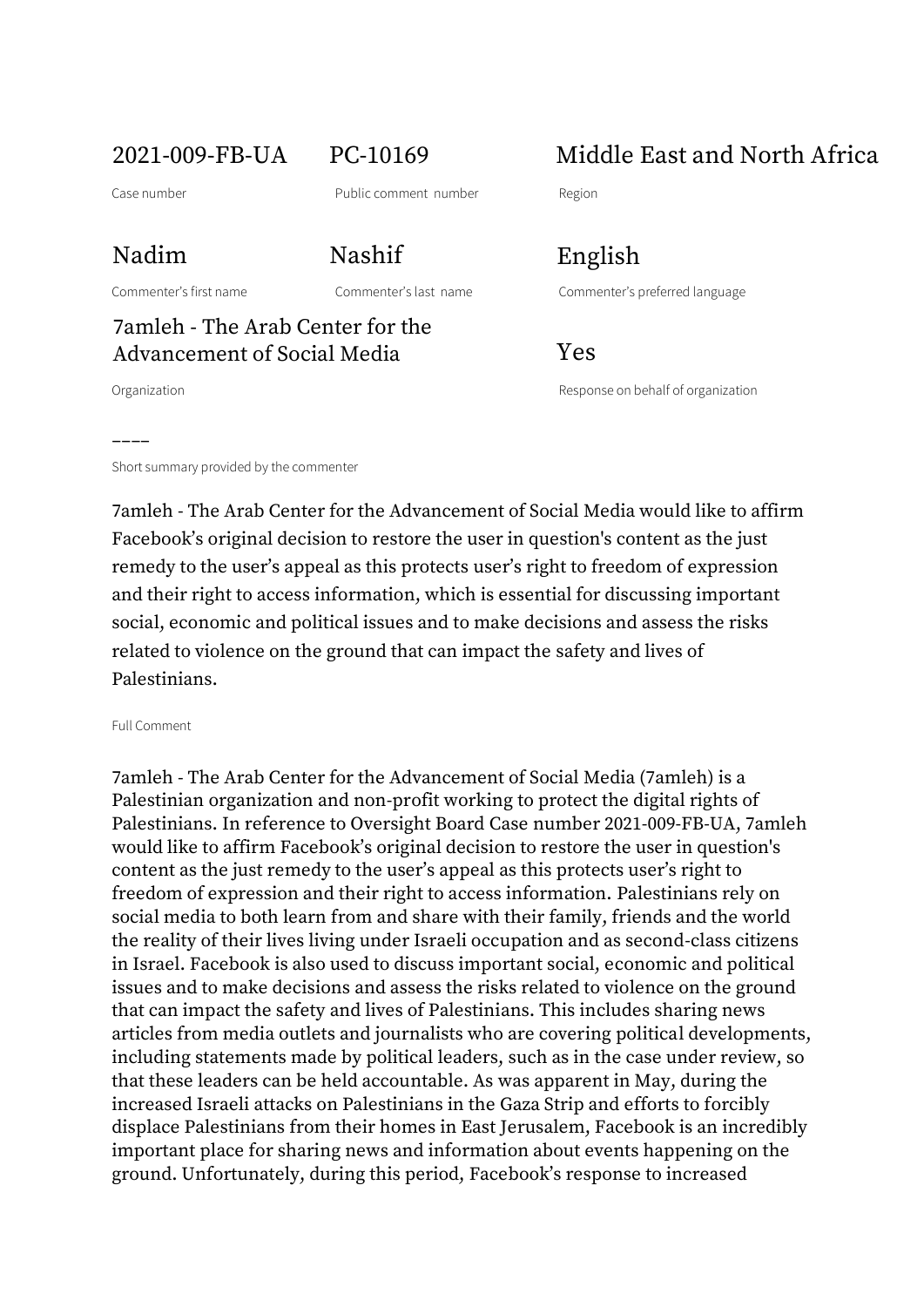activism on its platform was increased censorship of journalists and activists. During this time, 7amleh documented (and shared with Facebook) hundreds of cases of content takedowns that did not violate Facebook's community standards, further alarming advocates and Facebook users. While Facebook has provided access to information and freedom of expression, many of the policies and practices of Facebook over the past decade have disproportionately silenced Palestinians. Overmoderating the content of Palestinians has resulted in a general belief amongst Palestinian users and human rights advocates that Facebook's content moderation policies are biased and discriminatory. It is our hope that the decision of the FOB to uphold Facebook's original decision to reinstate this political and newsworthy content will be respected, and that the FOB will be able to show to the Palestinian community that its decisions are unbiased and independent and contribute to better relations between Facebook, Palestinians and human rights advocate worldwide.

Link to Attachment [PC-10169](https://osbcontent.s3.eu-west-1.amazonaws.com/PC-10169.pdf)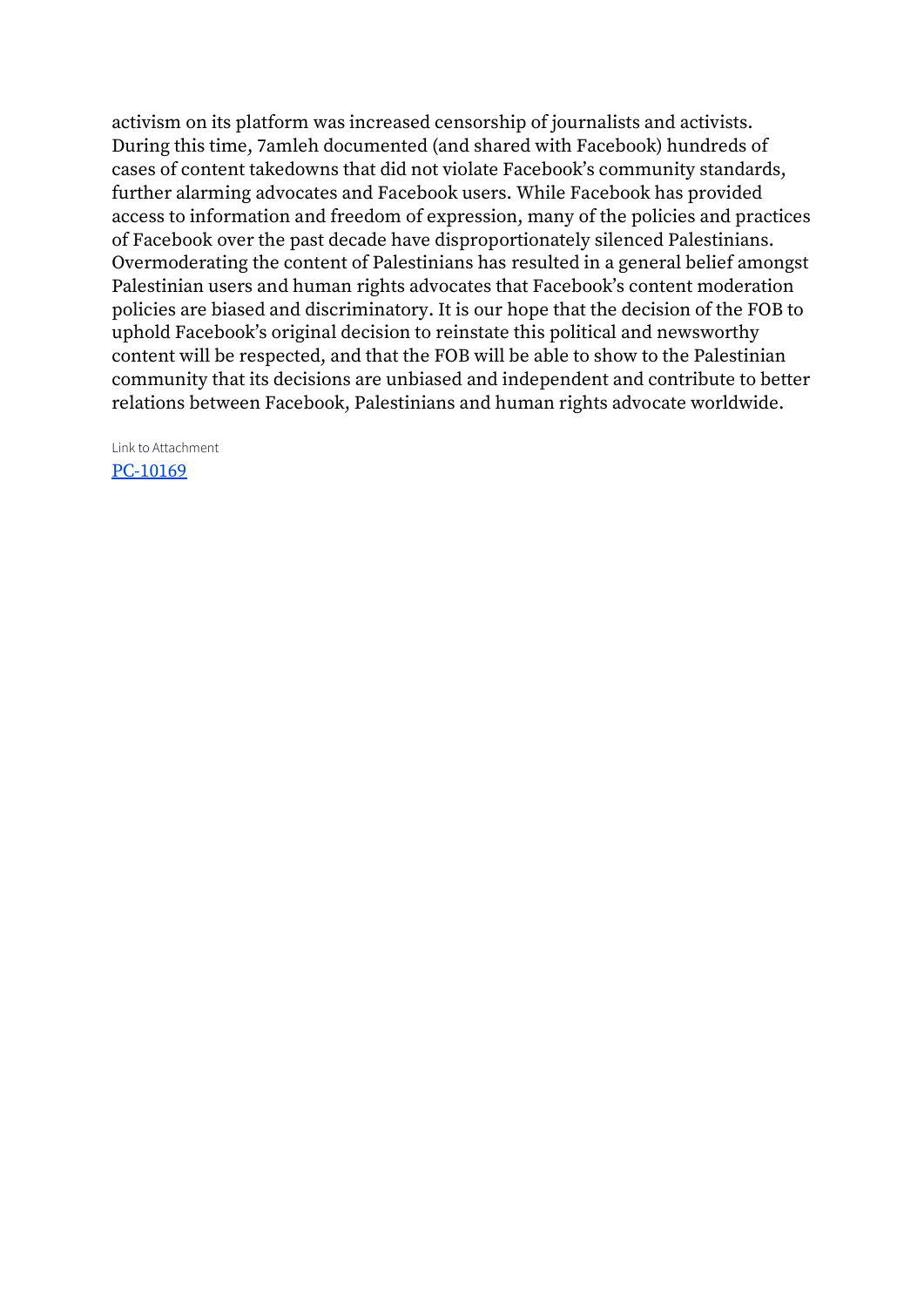2021-009-FB-UA PC-10170 Europe

Case number **Case number** Public comment number Region

Chris Gray English

DID NOT PROVIDE No

––––

Commenter's first name Commenter's last name Commenter's preferred language

Organization Response on behalf of organization

Short summary provided by the commenter

Concern about yet another claim by Facebook that the case is an enforcement error by a third-party contractor. Either these people are not being trained and guided properly, or the claim that they're responsible for over half the cases so far is false. Either way, there's no point the Board having opinions on policy if it can't be reliably implemented.

Full Comment

Facebook have designated this case as yet another "enforcement error." FB has blamed the person(s) implementing policy in over half of the cases where the Board has found FB at fault. There is not much point changing or refining policy if the people on the front line are not doing their job properly. This claim assumes there's nothing wrong with FB's policies and the Board doesn't need to get involved. The problem is under-performance of external contractors who are not even at FB's offices. First, are these cases a representative sample of FB's moderation problems? If they're not a symptom of any systemic or policy issue, is reviewing them a good use of the Board's time? Even if moderators were to achieve 99.9% accuracy, tens of thousands of mistakes would still be made every day. Are these cases just outliers, representative of the 0.1% of decisions where someone got it wrong? But each of these cases have already been reviewed, at FB or by contractors, and the original decision upheld. Surely any genuine enforcement errors have already been rectified? It appears that FB only, and always, claims there has been an enforcement error for certain types of case. When it appears that FB's decisionmaking is at odds with the majority public opinion, the blame is passed to the lowest-paid individuals in the content-moderation food-chain, people who are not even employed by FB. If these cases reflect the current state of content moderation, and FB's explanation is correct, this means the moderating teams, and the people reviewing their decisions, are all making the same errors and not implementing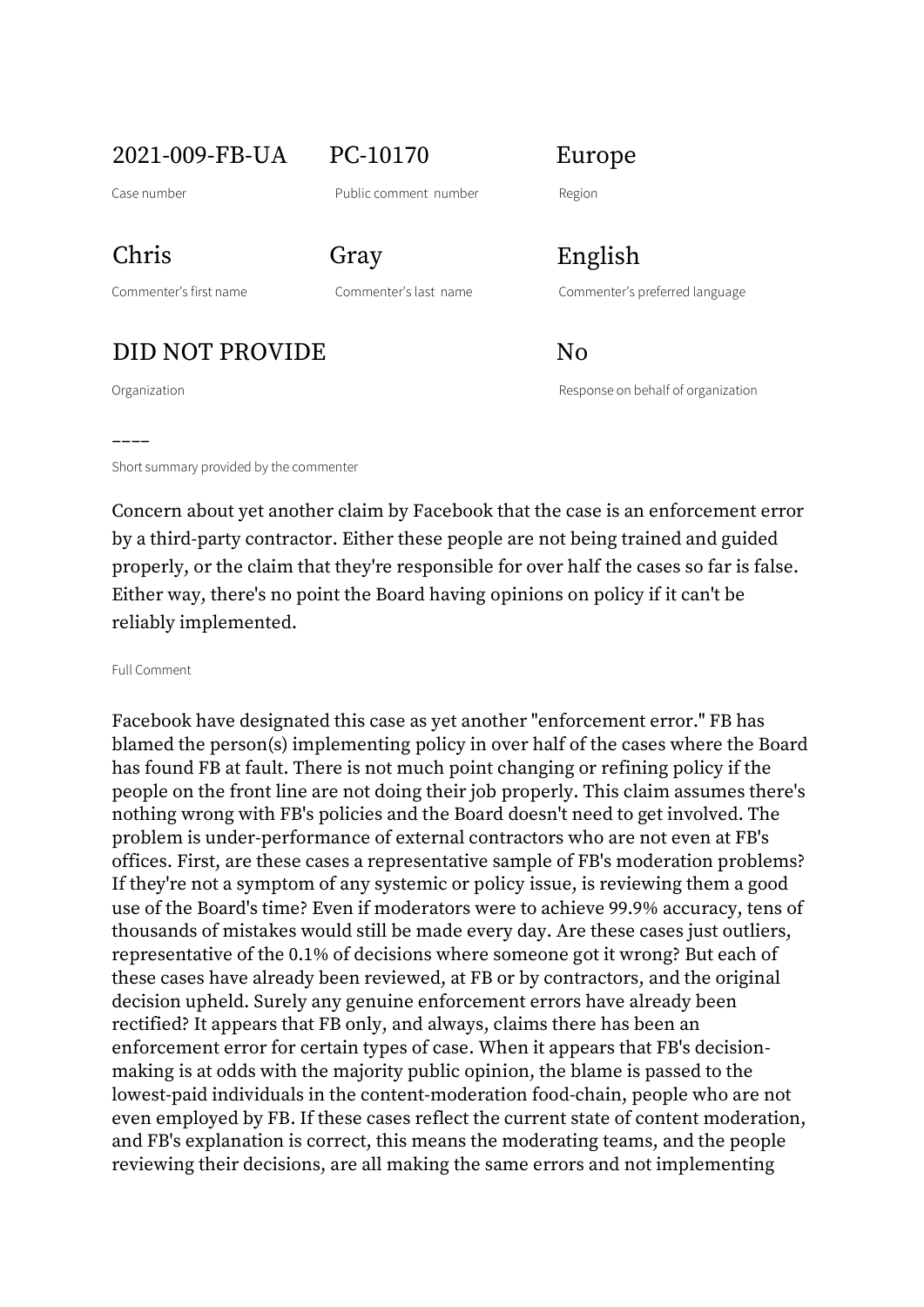policy properly. There's a problem with training and/or the way policy is communicated. It's important for the Board to understand what's going on when FB asserts there has been an enforcement error. Start by reviewing the original decision to the same standard that the moderators are held to: the Implementation Standards. Multiple people reviewed the same content, applied the IS as supplied by FB, and reached the same conclusion. It's not appropriate for you to use a different standard, such as the public rules or human rights law. There's no point the Board ruling on FB's policy if it's not implemented properly by people outside of FB due to errors in the IS. There is however a strong possibility the Board will find that the moderator made the correct decision per the IS and there was no enforcement error. It's been my experience that FB passes blame down the food-chain and punishes the person at the bottom for things beyond their control. I can name four individuals known to me personally who were fired after implementing policy as it had been taught to them, but inadvertantly displeased FB. I am sure that FB will tell you the person(s) responsible for the alleged error have not been sanctioned in any way. But moderators are not generally employed by FB. They work for contracting companies which have been widely reported as treating staff badly. Mark Zuckerberg has dismissed these reports as "a little over-dramatic" but there is a documented pattern of abusive and incompetent management of content moderators by these firms. It is easily imaginable that a low-level manager in a contracting company might take action against an individual alleged to have made an error that causes a problem for FB. It's not a given, but it's a fair concern to have. I ask the Board to speak, privately, without "supervision", to the person accused of making an error, to understand their decision and obtain confirmation from them that they haven't been unfairly sanctioned. No individual at FB ever seems to be held accountable for failures of policy, and it would be only fair to confirm that the outside contractors trying to enforce those policies are also protected appropriately when the Board investigates their activities. As to whether the original decision was consistent with the company's stated values ... In my experience, actually implementing the policies as written, I always felt there was a genuine commitment on the part of the writers to doing the right thing. But it's incredibly difficult to write a set of standards that will always give the same outcome when implemented by people from different cultures and with differing levels of life experience. There are just too many variables to predict everything in advance. There were many occasions during my time as a moderator where, after being compelled by a rule to make a decision I was unhappy about, I asked myself how I would write the rule differently. I usually gave up in despair, because I could never improve on what was there. It's very easy for an armchair critic to sit back and complain that the rules are inadequate, or overly broad, to complain about the number of false positives, or the content that is allowed to stay up when it shouldn't. But I am not confident anyone can ever create a set of standards that will do the job without fail every time. The policy teams are constantly trying to refine the rules, trying to nail the issues down, but cases like this one are always going to slip through the cracks. I have watched as, every two weeks, Facebook's policy team issued updates to the IS, constantly tweaking the wording to try and catch the edge cases they missed last time without also penalising the marginal-but-acceptable content. If they have missed a trick this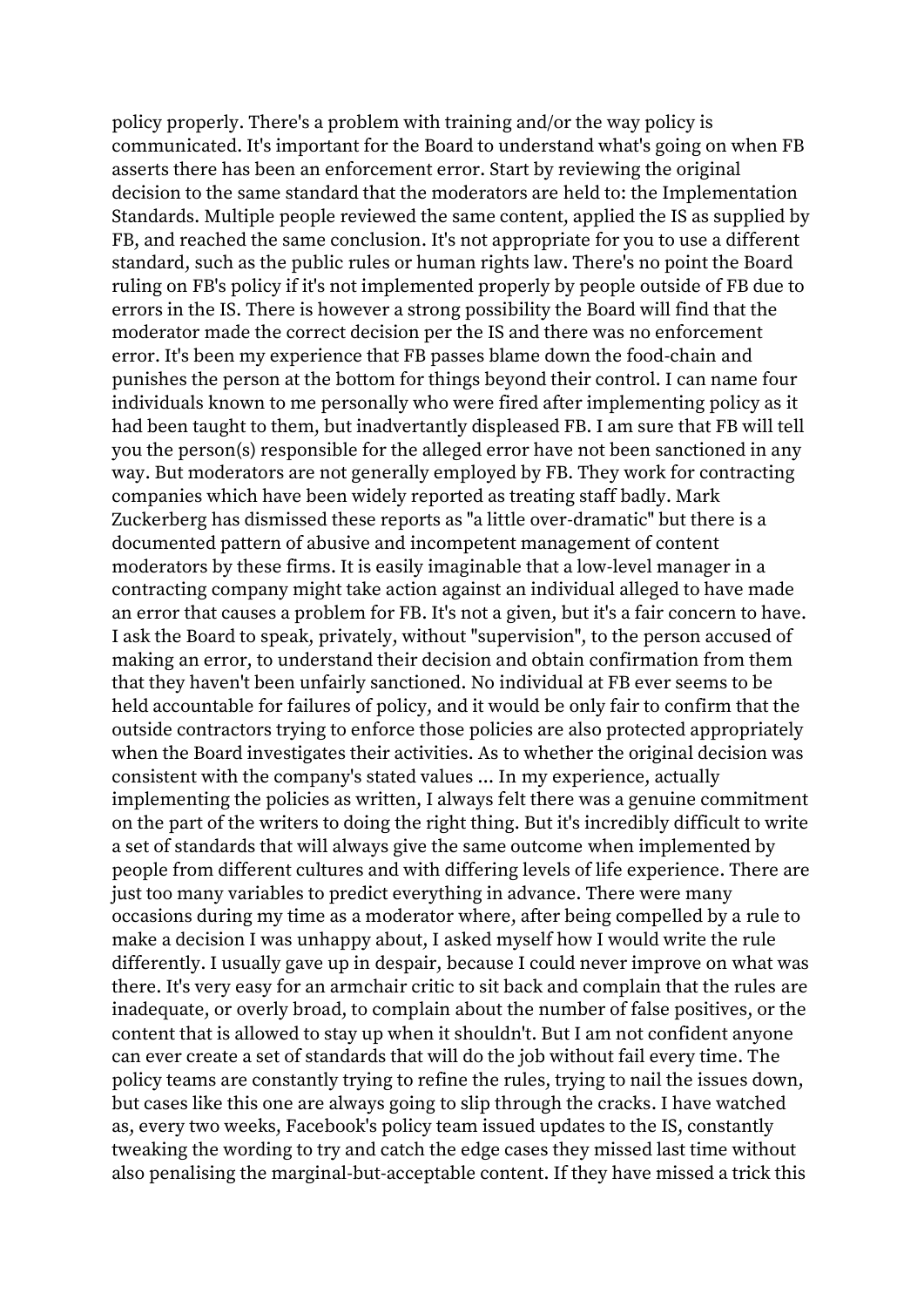time, it's just part of the inevitable and never-ending process of learning and adapting. I don't see any big policy failure. If the detailed nitty-gritty of the IS did cause anyone to make what the public views as the "wrong" call in this case, I would not be willing to claim that this is intentional on anyone's part. Nor would I accuse anyone of incompetence in this case. It just means that the IS need to be tweaked, but that's not going to happen if FB just blames the outside contractors instead.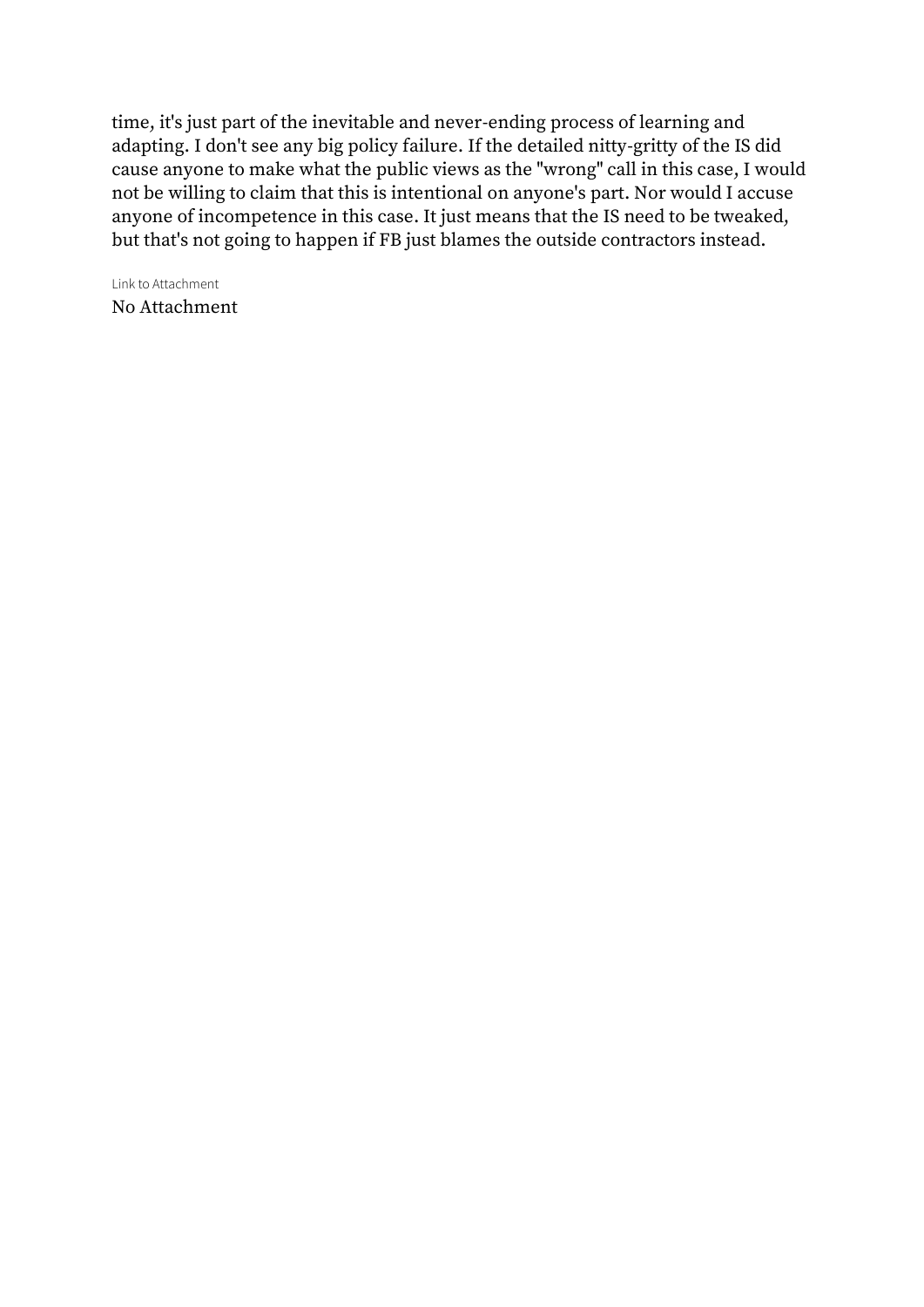2021-009-FB-UA PC-10171 Europe

Case number **Case number** Public comment number Region

Access Now Yes

––––

Marwa Fatafta English

Commenter's first name Commenter's last name Commenter's preferred language

Organization Response on behalf of organization

Short summary provided by the commenter

The case outlined fits a widespread pattern of Facebook's non-transparent, arbitrary, and erroneous over-enforcement of its Dangerous Individuals and Organizations policy across the MENA region. These policies and actions have disproportionately impacted activists and journalists in the region, and have unduly restricted users' rights to freedom of expression and opinion and access to information.

Full Comment

Access Now welcomes the opportunity to submit our contribution to Facebook Oversight Board's consultation on case 2021-009-FB-UA. In our response below, we highlight our concerns regarding Facebook's non-transparent designation of dangerous organizations and individuals, the grievance of over-enforcement particularly in conflict and war zones, as well as the harms of widespread arbitrary and erroneous takedowns on marginalized and under-represented communities in the MENA region. 1. Lack of clarity or transparency of Facebook's Community Standard on Dangerous Individuals and Organizations Facebook's Community Standard on Dangerous People and Organizations prohibits "organizations or individuals that proclaim a violent mission or are engaged in violence to have a presence on Facebook." It also prohibits "praise, substantive support, and representation" of designated groups and individuals. While Facebook has recently published more information on what constitutes 'praise', 'support' and 'representation' as well as on the types and tiers of Dangerous Organizations, the policy remains opaque and lacks sufficient precision. As previously noted by the Board, Facebook does not publish who these designated groups are, nor does it disclose what national or global lists it follows for such designations. This raises concerns about potential illegitimate restrictions of the right to freedom of expression and opinion due to the fact that such designation can be politically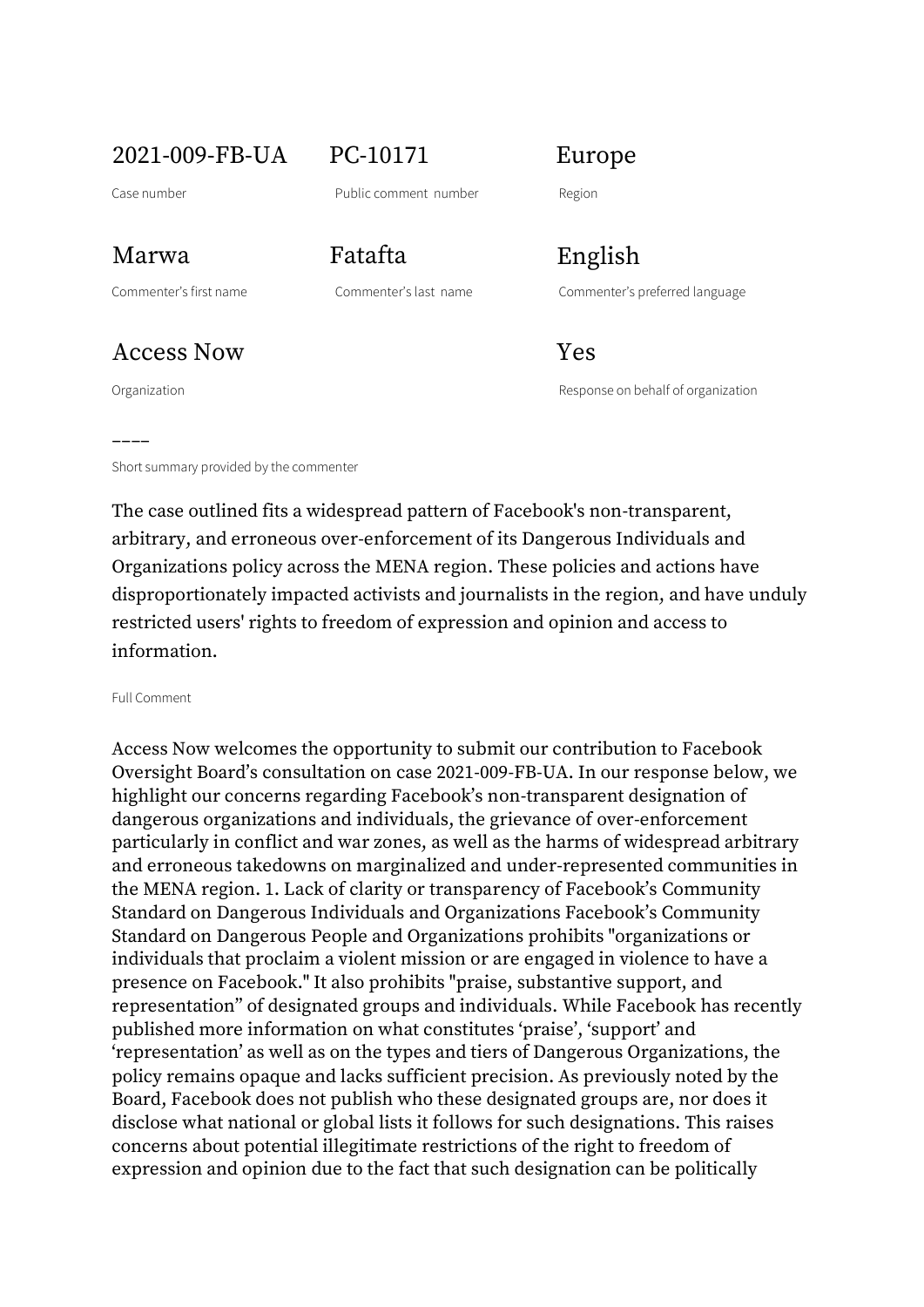motivated or used to suppress dissidents, journalists and activists. This leads to uncertainty on how individuals should conduct themselves on the platform. Most worryingly, Facebook does not disclose its sub-policies under which it interprets and moderates what constitutes "praise, substantive support, and representation." For instance, Facebook's non-disclosed 'shaheed' [martyr in English] policy is problematic in how it interprets a widely-held religious belief and expression as praise for terrorism. As stated in the UN Human Rights Committee's General Comment 34, acts of "praising" or "glorifying" terrorism should be clearly defined to ensure that they do not lead to unnecessary or disproportionate interference with freedom of expression. 2. Non-transparent policies and arbitrary enforcement violate users' rights to freedom of expression and information, and press freedom We want to draw the Board's attention that mistakes in enforcement of the 'Dangerous Individuals and Organizations' Standard, as in the case under question, are widespread in the MENA region and they disproportionately affect activists and journalists. In 2020, over the span of a day, Facebook deactivated the accounts of 52 Palestinian journalists and activists. It also deleted at least 35 accounts of Syrian journalists and activists documenting human rights abuses. In both instances, Facebook did not provide any explanation or transparency for its action against affected users. The designation of groups in the MENA region should not negatively impact or prevent objective journalistic reporting about such groups or deter individuals from having public discussions about them. These groups, albeit designated, are key actors in the political ecosystem and public life, assume state responsibilities, and in some cases are freely elected and occupy parliamentary or governmental seats. In this regard, journalists should not be penalized for carrying out their legitimate activities in informing the public about these groups. Likewise, users should not be restricted or prohibited from posting or sharing these news. While Facebook states it won't remove content on designated persons and organizations if people clearly indicate their intent, the use of automation to detect and remove content fails to correctly understand the intention of users. Takedowns escalated by Access Now and other groups are often flagged as false positives. Facebook's recent designation of Al Aqsa Mosque, the third holiest site in Islam, as a terrorist organization amidst rising violence in Jerusalem in May 2021 further demonstrates Facebook's inability to implement this policy in a right-respecting manner, resulting in arbitrary and erroneous enforcement. 3. Over-enforcement leads to the silencing and suppression of marginalized communities Part of Facebook's mission is to give people a voice and serve everyone. Yet, Facebook does not apply its rules equally. In the context of Israel and the Occupied Palestinian Territories, there is a demonstrable over-moderation of political speech resulting in users' grievances of censorship, discrimination, and erasure of political and cultural identity and narrative. On May 6, 2021, as Palestinians took to social media to protest forced evictions of Palestinian families in East Jerusalem, hundreds of Instagram stories were removed without notice. Between May 6-19, 2021, Palestinian organization 7amleh documented 250 cases of content restriction and removal on Instagram and 179 cases on Facebook. The uneven enforcement is particularly worrying in light of government pressure to remove content. In the first 10 days of May, the Israeli Cyber Unit, an internet referral unit, asked social media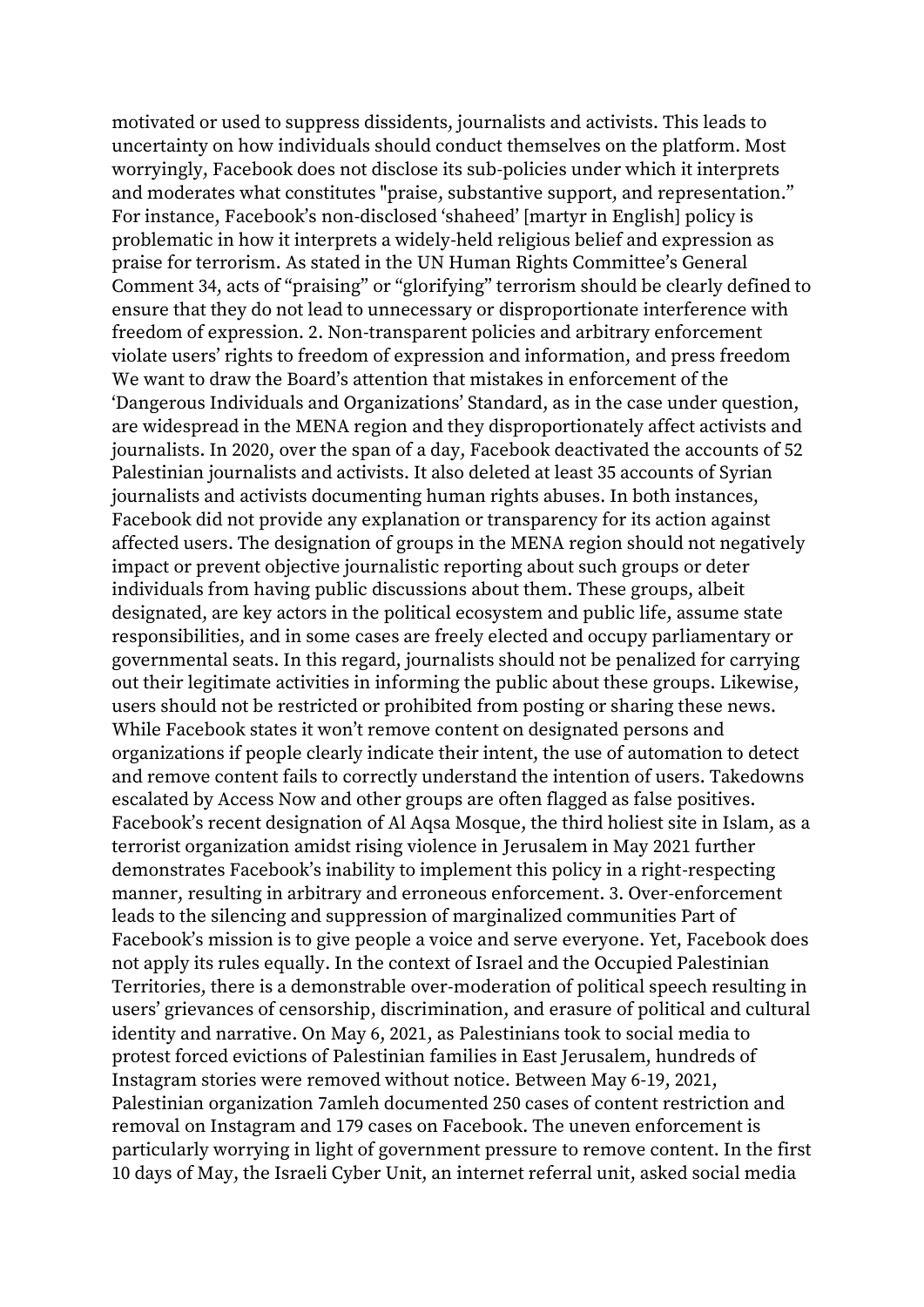companies to delete more than 1,010 pieces of content. More than half of the requests were made to Facebook, and according to the unit Facebook took down 48% of them. Facebook doesn't publish any data on these voluntary requests. In contexts of wars and conflicts, social media can be a lifeline to marginalized and less powerful communities. Those platforms are essential to document human right abuses and war crimes, seek information, and politically organize. As such, overcompliance and technical errors that limit freedom of expression on political issues have serious ramifications particularly for communities subject to violence on the ground. Recommendations: Please see the enclosed attachment.

Link to Attachment [PC-10171](https://osbcontent.s3.eu-west-1.amazonaws.com/PC-10171.pdf)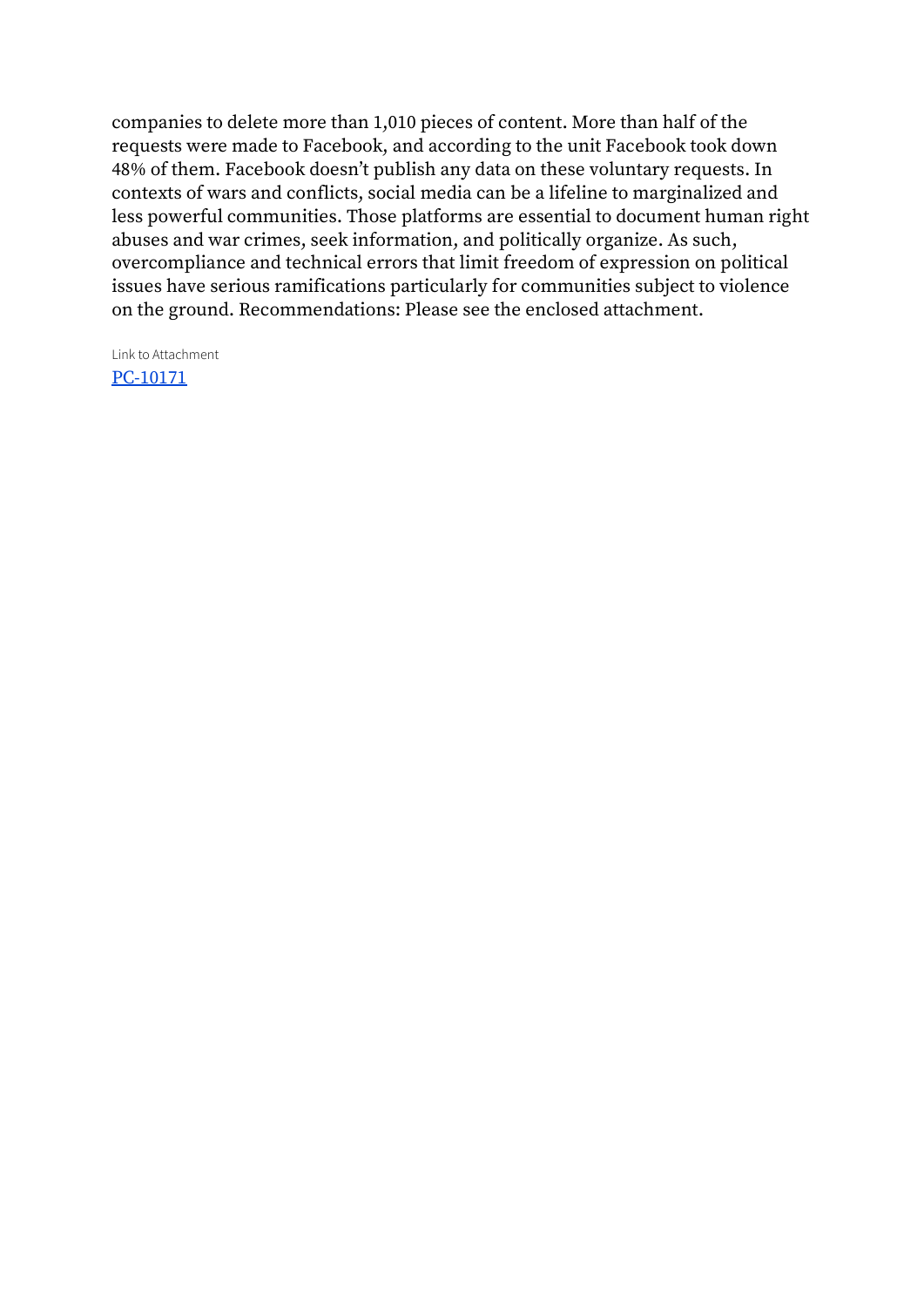2021-009-FB-UA PC-10172 United States and Canada

Case number **Case number** Public comment number Region

Jillian C. York English

Commenter's first name Commenter's last name Commenter's preferred language

## Electronic Frontier Foundation Yes

––––

Organization Response on behalf of organization

Short summary provided by the commenter

My comment is in response to Facebook's arguably incorrect legal interpretation of its obligations with respect to U.S. law regarding designated terrorist organizations, and the impact of the company's "Dangerous Groups and Individuals" policy on vulnerable communities, including artists, activists, and human rights documentarians.

### Full Comment

July 14, 2021 Submission of comment to Facebook Oversight Board re: Case 2021- 009-FB-UA From: Jillian C. York, Electronic Frontier Foundation The case in question, involving content shared by a verified news organization, may have violated Facebook's Community Standards—in particular the prohibition on "Dangerous Individuals and Organizations." However, as numerous civil society groups have argued, this standard is an ad hoc one, lacking any semblance of transparency.. Hamas, the parent organization of Izz al-Din al-Qassam Brigades, is indeed designated by some states (including the U.S.) as a terrorist organization. To users in Palestine, however, the group is part of a legitimately elected political entity. While it may not be Facebook's place to decide the appropriateness of such a designation, it is Facebook's duty to be transparent about the basis of its Community Standards. If, as it appears, Facebook is basing its definition of "Dangerous Groups" on its lawyers' questionable interpretation of U.S. law, then it is incumbent on the company to be transparent about that legal underpinning so that users in any country can understand the rules and act accordingly, as a user cannot comply with a rule of which they are not aware. Despite being aware of this issue for many years, Facebook has done no such thing. Therefore, the company is not acting in accordance with its own stated principles. Furthermore, the fact that the United States designates Hamas as a terrorist organization may be irrelevant. As we and other rights groups have argued, U.S. law is not determinate as to whether hosting speech of a U.S. designated foreign terrorist organization (FTO) constitutes "material support" and is in violation of the law. In the case in question, the speech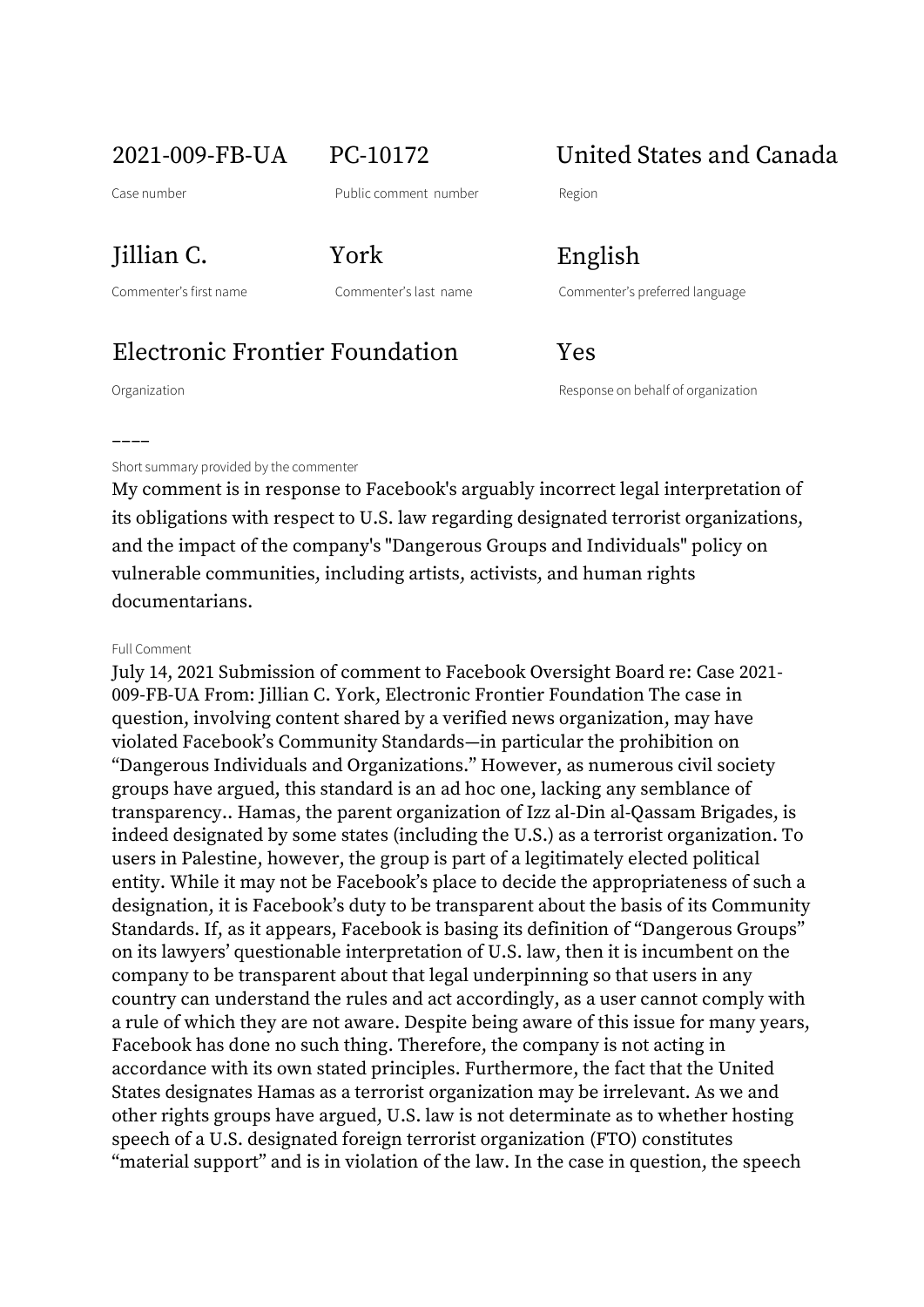was not by Hamas or Izz al-Din al-Qassam Brigades, but rather, was posted by a verified and respected news organization. The question of legality as presented by the Facebook in this case is therefore seemingly irrelevant and should therefore not be taken into account. Given that Facebook voluntarily restored the content, the focus of my argument will therefore be on how the company should proceed with respect to this policy. Facebook has chosen to be a global platform with a diverse userbase, but this particular rule reflects a U.S.-centric, colonial outlook. If, as it has been argued, Facebook does not have a legal obligation to remove the content in question, then the company should review its "Dangerous Individuals and Organizations" policy, taking into account the global nature of its userbase, and the historically uneven application of this rule toward Islamic organizations. Furthermore, the company must grapple with the fact that, in banning certain political parties in a country like Palestine (or Lebanon, or Turkey), they are inherently choosing sides and effectively meddling in foreign politics—as I argued in my book, Silicon Values: The Future of Free Speech Under Surveillance Capitalism. But perhaps most importantly, it must be considered that banning not just the groups themselves, but large swaths of discussion about such groups has a chilling effect on counter speech in locales that are most affected by violent extremism. We have ample examples demonstrating that overbroad content moderation—and in particular, the ever- increasing use of automation in such processes—has the effect of removing not just harmful extremist speech, but critical counter speech, academic research, art, human rights documentation, and even panoramic imagery in which (for instance) a flag of a terrorist group is present. This policy serves not Facebook's global user base, but the interests of the United States government, if anyone. Facebook should, at minimum, maintain a public, transparent list of "Dangerous Groups and Individuals" so that users can make informed choices about whether they want to use the company's services. At best, Facebook should align its policy with international standards, not U.S. ones. I would be remiss if I didn't note that I believe some of the questions Facebook is asking in this consultation are irrelevant. Again, I emphasize that the use of "designated individuals or organizations" (as noted in point 3) requires serious interrogation. While Facebook's staff have repeatedly stated to members of civil society, myself included, that it is their legal obligation to remove groups designated by the United States government as "terrorist" organizations, neither their own rules nor the law itself seem to back that up. It is therefore incumbent on Facebook to revise its Community Standards. Finally, with respect to questions 5 and 6, I believe that it is abundantly clear at this stage that Facebook's ad hoc, opaque rules regarding "Dangerous Groups" are negatively impacting the ability of Palestinians to speak freely about injustices in their country and are repressing vulnerable voices in their efforts to speak out. I would point the Oversight Board to the recent campaign led by a significant number of respected Palestinian and international organizations, and signed by prominent figures (including former Facebook policy staffers) calling on the company to take concrete steps to ensure that the Community Standards are transparent and in line with international human rights frameworks. Link to Attachment

[PC-10172](https://osbcontent.s3.eu-west-1.amazonaws.com/PC-10172.pdf)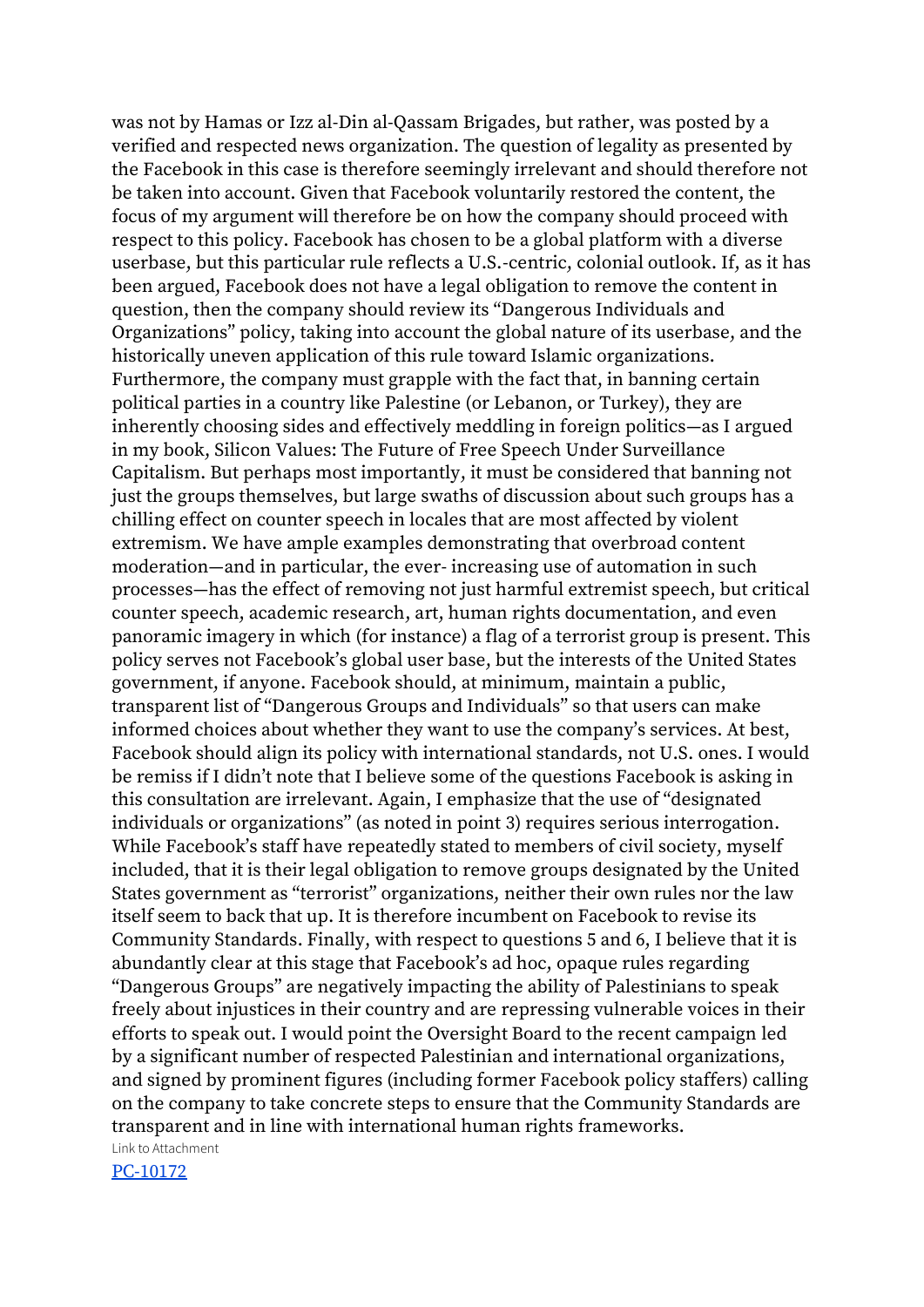2021-009-FB-UA PC-10175 United States and Canada

Utsav Gandhi English

––––

Commenter's first name Commenter's last name Commenter's preferred language

Fight for the Future Yes

Organization Response on behalf of organization

Short summary provided by the commenter

The Facebook Oversight Board should choose to uphold Facebook's decision to restore the user's content-in-question in order to protect users' right to freedom of expression and the right to access information, including sharing news articles and information about events on-the-ground in Palestine.

Full Comment

The Facebook Oversight Board should choose to uphold Facebook's decision to restore the user's content-in-question in order to protect users' right to freedom of expression and the right to access information, including sharing news articles and information about events on-the-ground in Palestine. Social media is often one of the only mechanisms for Palestinians to inform the world of their experiences facing a crippling military occupation, military assaults on civilians, forced displacement and home demotions, a brutal apartheid regime, and other violence. The freedom to share their stories and experiences is vital for Palestinians to seek international support to hold the Israeli government accountable for human rights violations against the Palestinian community. Social media has become an even more important mechanism for Palestinians to share information and stories with the world since traditional news outlets are often less willing to or able to, because of access, cover events on-the-ground. For example, it is possible that Israeli government targeted the Associated Press and al-Jazeera building in a recent attack on the Gaza Strip to disable mainstream news coverage of such events. Facebook should be a platform where Palestinians can document human rights violations and share their lived experiences with the world. We hope that the Facebook Oversight Board will take seriously repairing the trust that has recently been eroded with communities of human rights advocates and Palestinians as we strive to hold the Israeli authorities accountable for human rights violations. We are very concerned about the impact of the Israeli Ministry of Justice's Cyber Unit's efforts to silence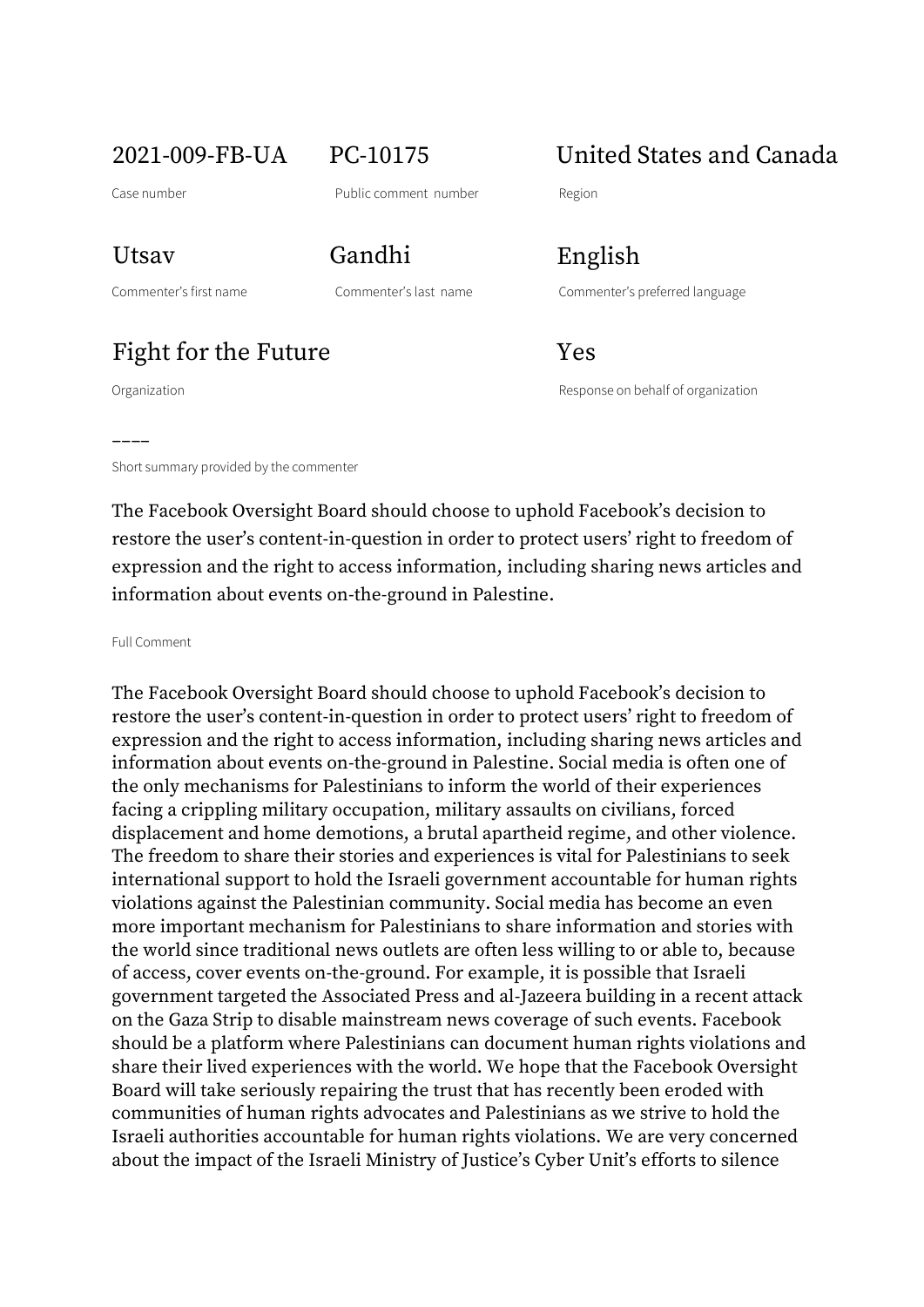Palestinians and human rights supporters, and the impact that this unit may be having on Facebook's policies and practices. The FOB has been presented to our communities as an independent, unbiased body and we hope that its decision will reflect the valuing of all users' freedom of expression.